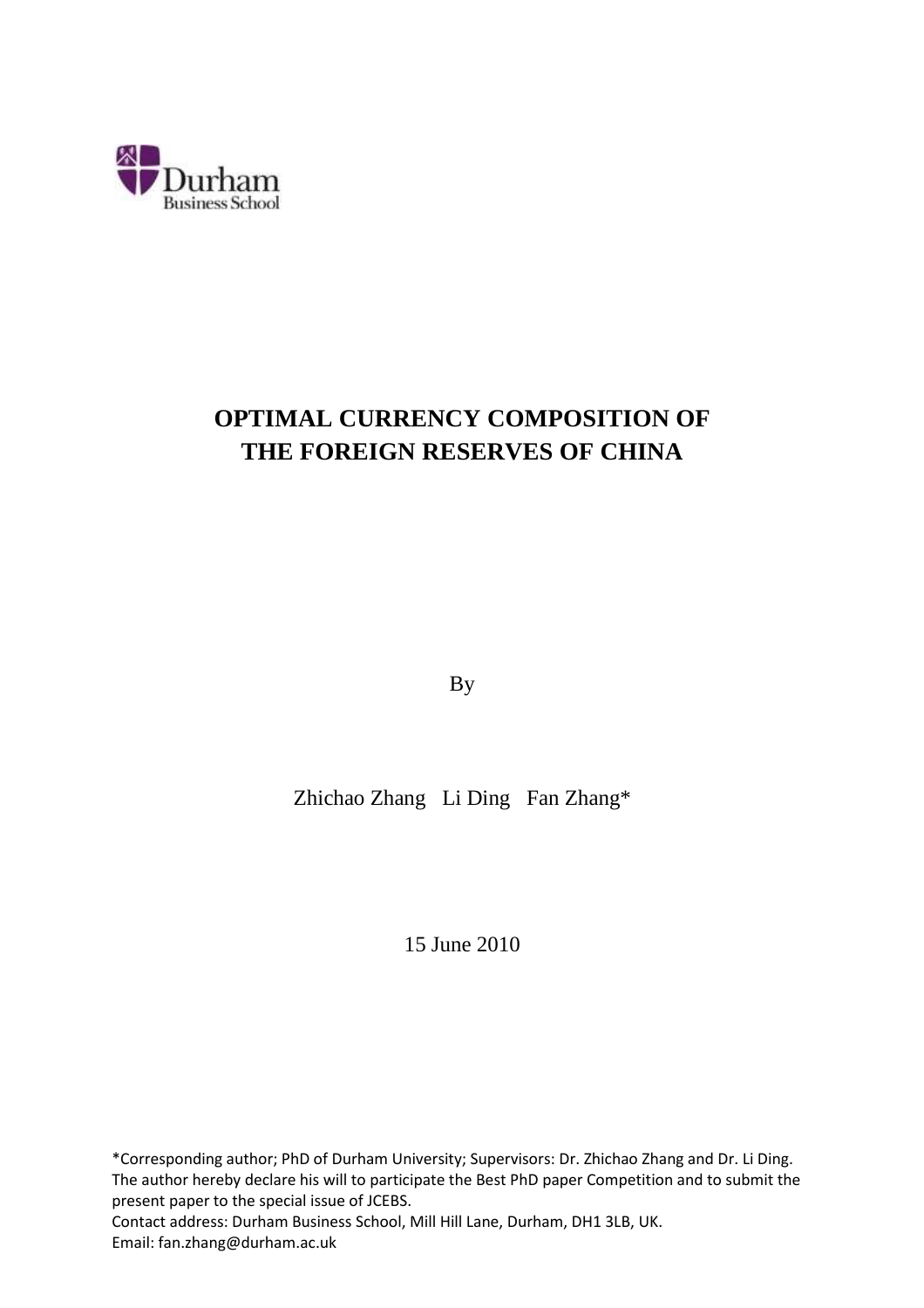## Abstract

Confronting the most serious economic crisis in recent decades together with all the countries in the world, China has done well as a representative of emerging economies as a new force to global economic growth. In 2009, China has successfully achieved the planned objective of the growth of GDP larger than 8%, which is 8.7% according to the data of National Bureau of Statistics of China. However, an important feature of the rapidly growing economy of China for quite a long time is its export orientation which leads to a huge amount of accumulated foreign reserves. In the financial crisis, foreign reverses also face larger exposure to more volatile foreign exchange market. In reaction to this, perhaps the optimization of the composition of foreign currencies of the foreign reserves can be one of the solutions to accelerate the process of economy recovery. Literatures manifest that the most popular method to tackle the problem of currency composition is the mean-variance portfolio management model, and this has also been proven to be actually used by many central banks. This framework will be applied in this paper as well. However, for the purpose of suiting the situation of China in the current time of financial crisis better, two points need to be emphasized especially. First, gold is included in the portfolio of reserves for the reasons of its international status and the recent rising price. In the modern international monetary system, multiple hard currencies, which are usually featured by floating exchange rate and freely convertible flexibility, exist simultaneously. As Renminbi or Chinese yuan is not one of them, China need these hard currencies to engage in international trade. However, during the current period of financial crisis which originated in the US, the status of dollar as to other major currencies is not as stable as before. Thus, the reason is enough to include gold into the optimized portfolio. Second, dependence measure of copula theory is used to replace the correlation between returns. This is for the reason that recent empirical studies reveal that different level of dependence of assets in financial market occurs in more volatile periods like the recent financial crisis, and common calculation of correlation cannot capture this change. Compared to the regular measure of dependence between random variables, correlation, the Kendall's Tau measures non-linear dependence which the correlation cannot. This paper based on the application of copula theory, is aiming to shed lights on the optimal currency composition for foreign reserves of China.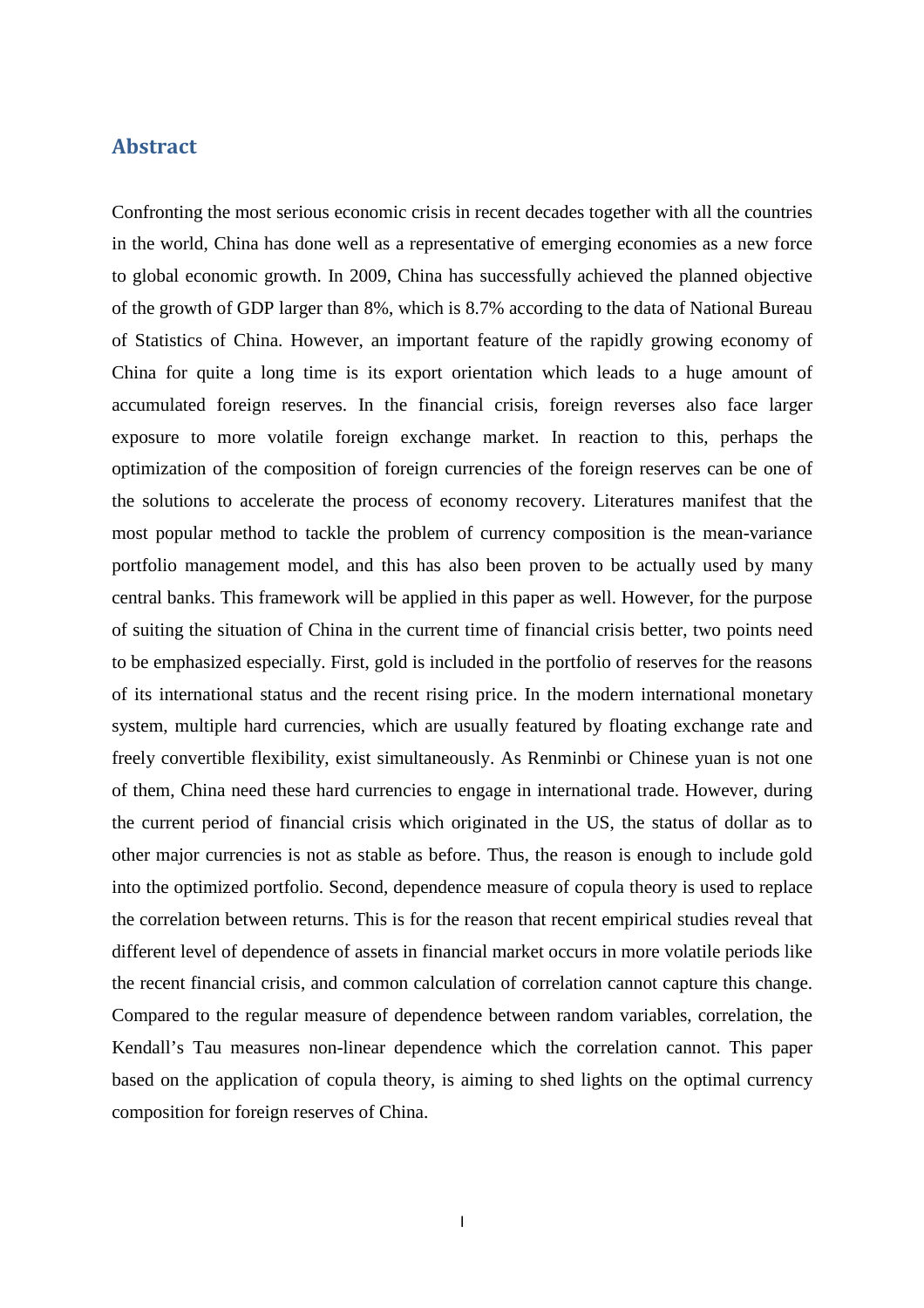## **Table of Content**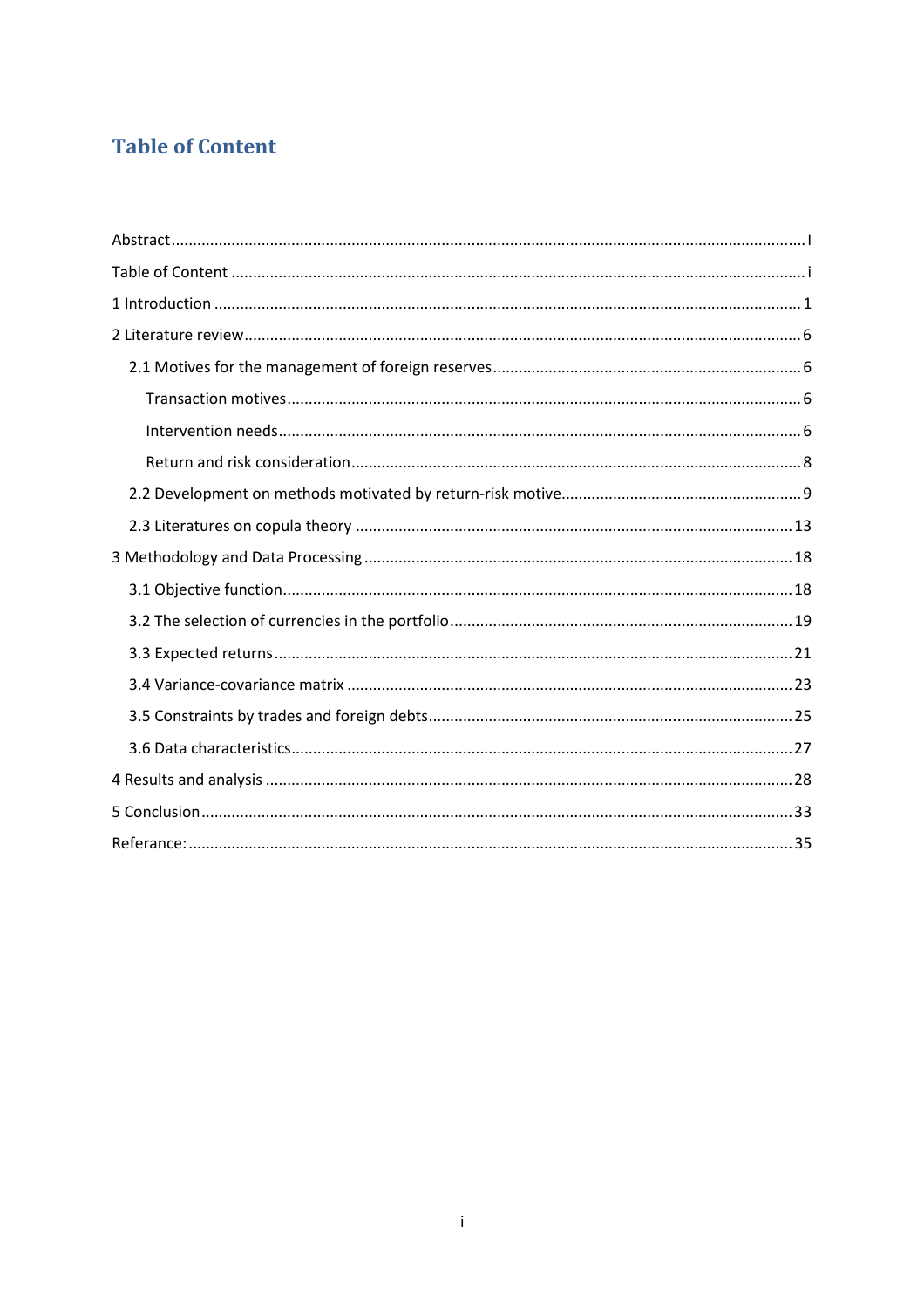## 1 Introduction

Problems about the management of foreign reserves can be generally organised into problems about the optimal quantity of foreign reserves and problems about the currency composition of the foreign reserves, or as in some literatures, questions on the 'absolute level' and the 'relative level' of foreign reserves.

The question on the absolute level of foreign reserves rose at a time when the World War II just ended. As a result of the lack of US dollar around the world, it is necessary for many countries to possess the amount of USD at least enough for the trade amount in three months. Later after the breakdown of the Bretton Woods system, various international currencies emerged and the pace for globalization fastened greatly. Some emerging economies began to accumulate large amount of foreign reserves for the purpose of preventing such financial crisis as the one happened in Southeast Asia in the later 1990s. How to determine the relative level of the foreign reserves has gradually become increasingly essential. China is one of these countries, and due to its export driven the economy growth type, it soon become the largest foreign currency holder in the world. Thus this question is of great importance for China.

There are mainly three methods to determine how the optimal composition of the foreign reserves of a country should be. They are transaction approach, mean-variance approach and the intervention-oriented approach. Dellas and Yoo (1991) provide evidence of the effectiveness of mean-variance analysis. Actual data from Korean central bank are utilised and the result shows consistency between mean-variance outcome and the actual composition. For China, the first two methods are more suitable, for the reason that China rarely uses foreign reserves to interfere the market. Papaioannou, Portes and Siourounis (2006) propose a dynamic mean-variance framework to deal with the question about the supposed international share of euro. This model calibrates the dynamic correlation and serial dependence in the variance-covariance matrix of currency returns by applying dynamic conditional correlation multivariate GARCH (DCC-GARCH). Thus it has the good ability to fulfil the task of optimal currency composition establishment.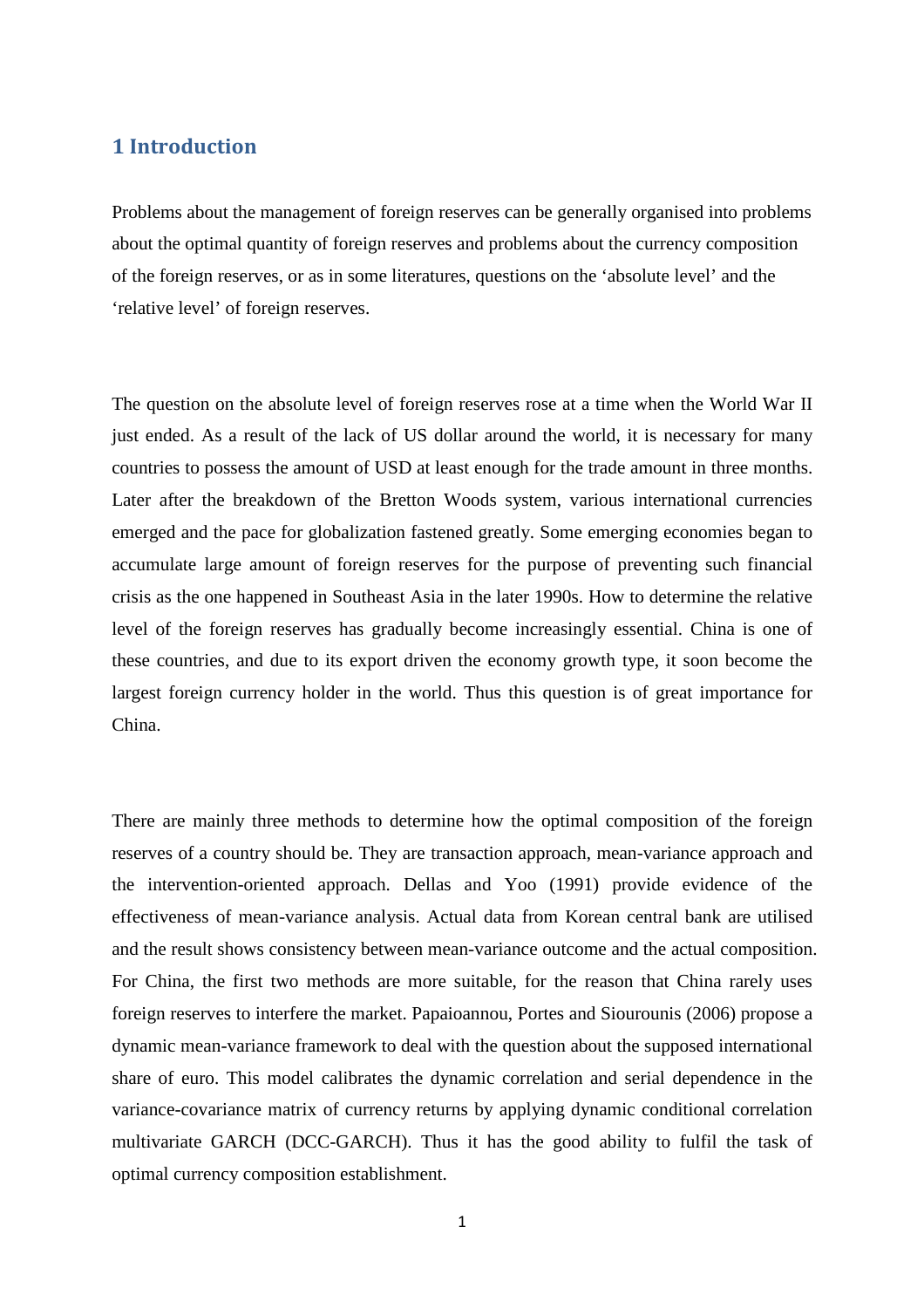However, the above analysis is still based on the traditional assumption of multivariate normal distribution. This is often not what happens in reality. Evidence show that in volatile periods, financial markets behave large deviation from what normal distribution predicts. Conclusions made using models under false assumptions of multivariate normal distribution would destroy their reliability and decisions built upon them may cause problems.

The recent financial crisis first triggered by the default of sub-prime mortgage in US has a worldwide influence and hit places outside America even harder. Some scholar suggests the large-scaled failure of financial system is only a superficial reason. The real problem lies in deeper in the structure of tangible economy. Since it seems recovery will be a long and difficult process, possibility of extreme events would be higher and hypothesis of normal distribution of returns would be harder to stand.

As a result, in addition to apply a mean-variance analysis with DCC-GARCH incorporated, a statistics tool, known as copula, is borrowed to cope with the problem of normal distribution deviation. Copula functions enable us to view the dependence structure of random variables and their marginal univariate distributions separately. More flexibility will allow for more accurate modelling of returns in volatile financial periods, and thus hopefully give us more reliable prediction. The present paper will use copula functions to deal with the estimation of variance-covariance matrix of currency returns in order to suggest a reasonable distribution of foreign reserves of China among different international currencies. But first, it is necessary to the framework method of this analysis – mean-variance analysis, and our modifications to the method for the purpose of suiting China.

The Markowitz mean-variance method is widely applied in the field of the optimal currency composition of foreign reserves. It diversifies risks by incorporating different assets' expected returns and their covariance. In order to modify it for analysis of currency composition of foreign reserves for China, choices on three aspects need to made, which are: first, currencies to be included in the portfolio and the reference currency; second, estimation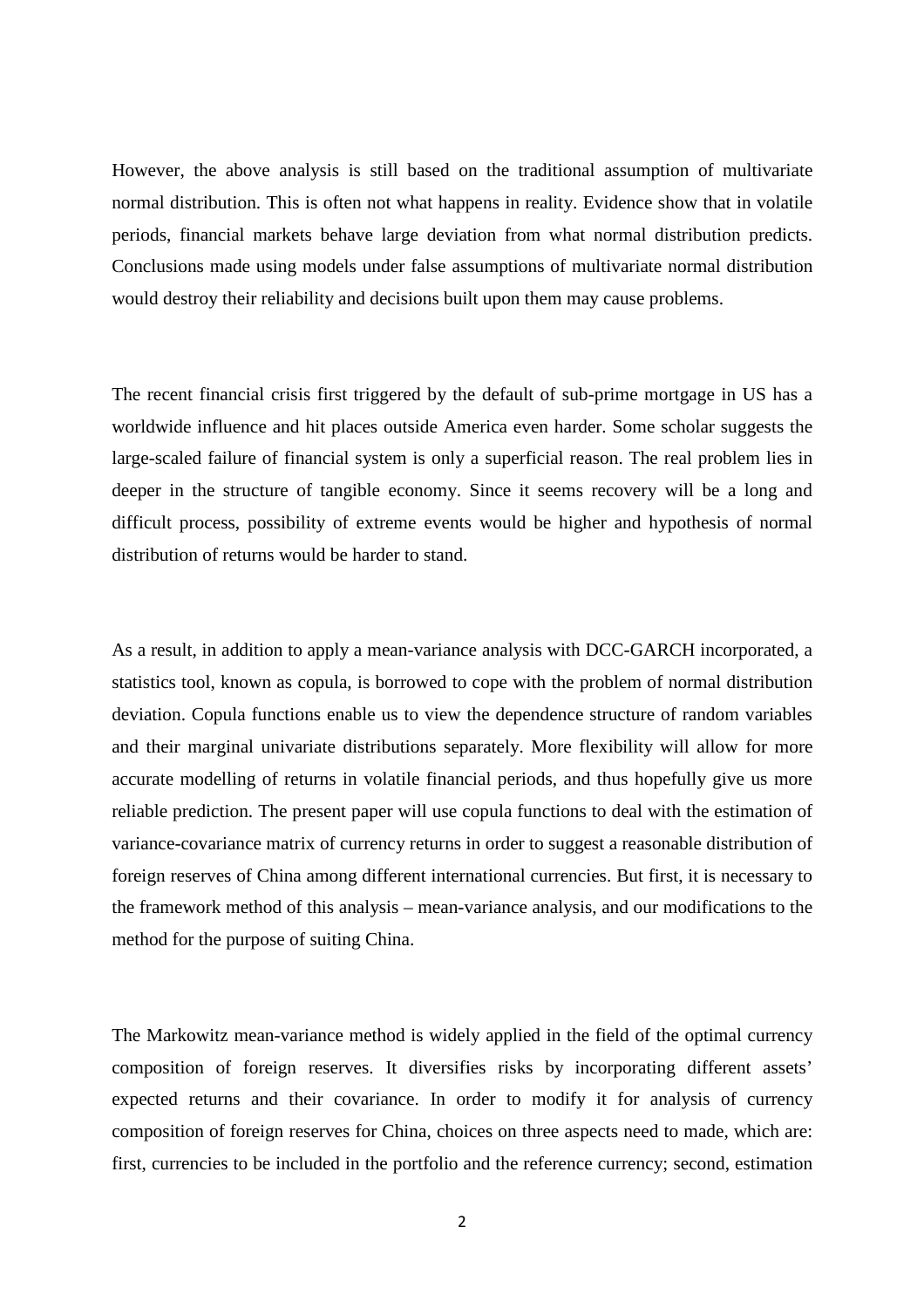of asset return and variance-covariance matrix; and third, foreign reserves constraints on asset weights.

The choices on portfolio currencies and the reference currency are concerned with defining currency returns. Selecting portfolio assets means to choose the currencies which should be appropriate for the central banks to invest. The decision should be in consideration of the desirability for the currency in foreign trades and foreign debts as well as the currency's influence on foreign exchange market. Reference currency is a currency or an index used as a base to calculate the returns of each currency.

First, A typical portfolio of foreign currencies includes major international currencies, such as US dollar, pound sterling, Deutschemark and French franc or euro, Swiss franc, Japanese yen, etc.. However, there is a debate on whether should the gold be included in the context of today's monetary system. Ben-Bassat (1980) intends to simulate the optimal currency composition of the foreign reserves of bank of Israel and compare it with the actual data. The sample period is 1972-76, during which the international monetary system is undergone enormous changes – the fall of Bretton Woods system. Thus, gold is included as an important channel for risk diversification in context of greatly fluctuated foreign exchange market. However, seminal literatures in the later period, such as Rikkonen (1989), Dellas and Yoo (1991), Petursson (1996) and Papaioannou, Portes and Siourounis (2006), give up the inclusion of gold because they believe in the foreseeable future the current managed floating monetary system will still dominate, and under which gold lose its function of a venue for international payment. The present paper is written in a phase of global recovery from the most serious economic crisis in decades. Although there are already signs of the recession been casted away, actually there is still no clear pattern of the next round of economic growth. In view of this unpredictability, it is reasonable to include the gold in the portfolio from the perspective of a precautious central bank of China.

Second, the kinds of reference currency to represent the return documented the literature are native currency, U.S. dollar, import share weighted currency index or import currency share weighted index. They stand for different perspectives to explain the meaning of foreign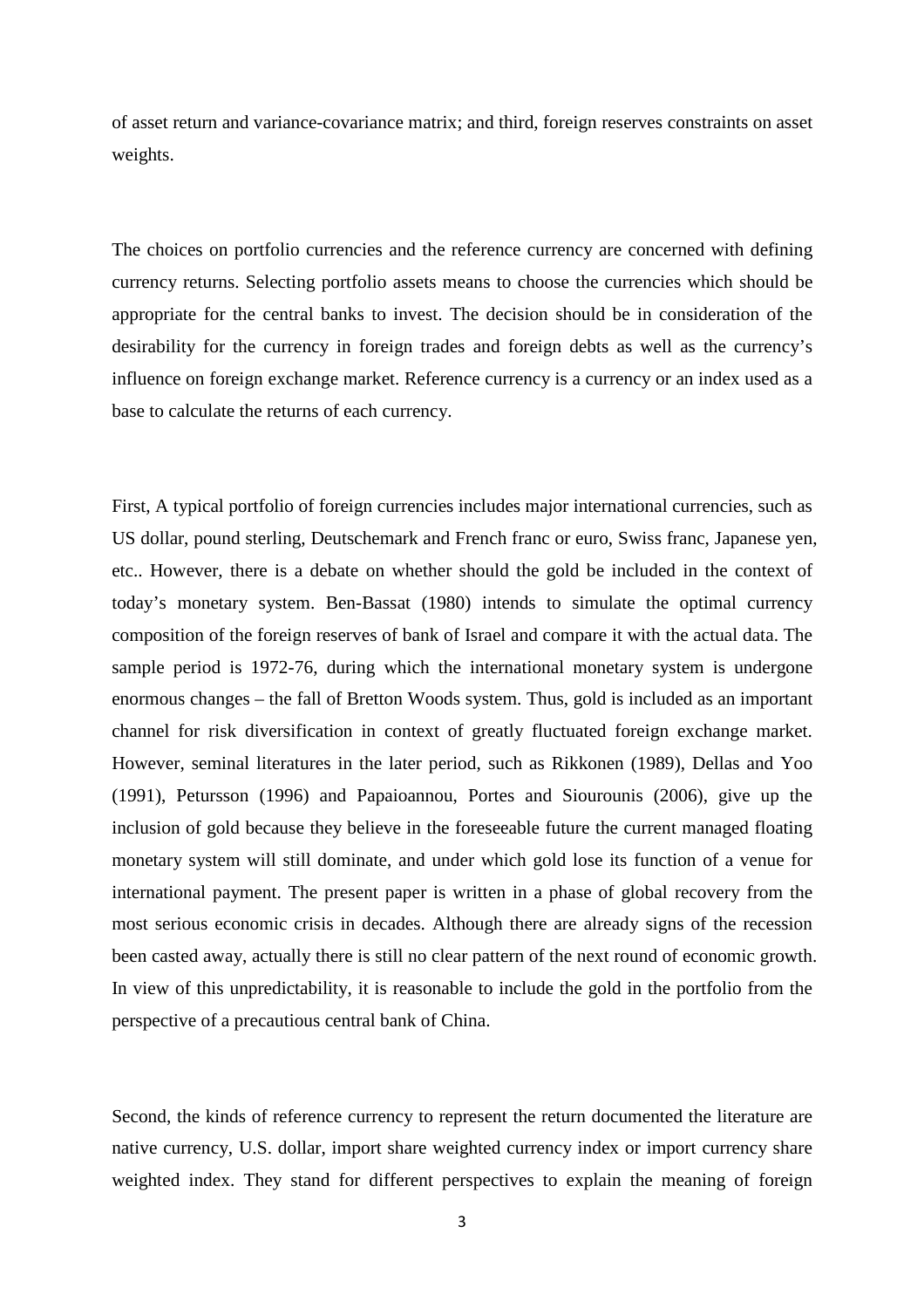reserves. Ben-Bassat (1980) expresses the currency return in terms of dollar and import share index. Dollar is the dominant international currency, so the foreign reserves denominated by it represent its international value. The import share index is an import share weighted average of the currencies of corresponding nations. Currency returns denominated by it means a viewpoint of foreign reserves as a source for imports. Dellas and Yoo (1991) have a better data access and so use more accurately the import currency share as weight to replace the import share in calculation of the index. Native currency is used by PaPaioannou, Portes and Siourounis (2006) in their simulation for the BRICs (Brazil, Russia, India and China) to reflect the foreign reserves of each country in terms of their domestic value. The present paper adopts the first approach using dollar as reference currency.

In the mean-variance framework, estimations of variances and co-variances of returns from historical samples are needed to assess the diversification effect of a portfolio. Meanwhile, expected returns are also necessary for the assessment on the synthesized return of the portfolio. With respect to the estimation of expected returns, literatures suggest three assumptions, which are random walk, perfect foresight of the central bank and uncovered interest parity. The first presume the future change of exchange rate to follow a random walk so that the expected currency return is exclusive for the effect of fluctuation of exchange rate. Perfect foresight assumes the central bank has an information advantage to predict return which can allow the substitution of the expected return by the actual return of next term. Uncovered interest parity is the most popular theory to dictate the expect return of exchange rates by its relationship with the interest rates of two countries.

In the aspect of estimation of variance-covariance matrix between currencies, methods documented in literatures vary from simple independent identical distributed historical sample calculation to more complicated dynamic conditional correlation multivariate GARCH. However, Fantazzini (2004) points out three shortcomings of the correlation as a measure of variable dependence. First, the correlation only exists when the variance is finite. Simple bivariate t-distribution with two degree of freedom will not fit. Second, correlation only reflects linear dependency so unless the joint distribution is normal zero correlation does not mean independent variables. Third, sometimes when monotone transformation is needed for the measure of dependency between variables, correlation fails to stay invariant. The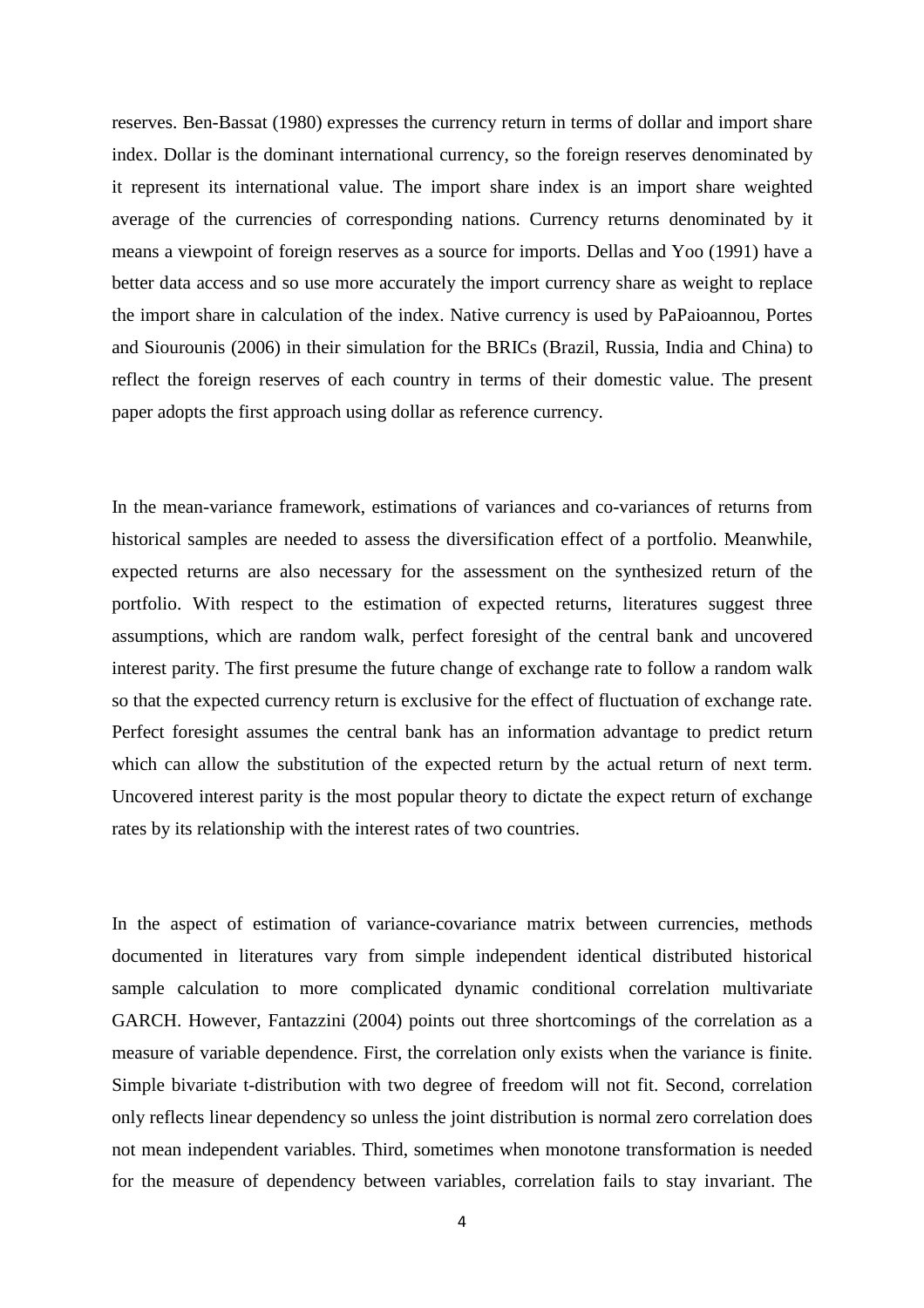present paper attempts to utilise Kendall's Tau and Tail dependence based on copula calibration to measure interdependency of the currency returns.

In addition, some constraints should be placed on the investment weights among different currencies because the management of foreign reserves should not only satisfy needs for optimising risk and return, but also complete the mission of ensuring foreign debt payments and international transaction payments. Therefore, it is necessary for China to preserve certain proportions of currencies of such countries which are actively engaging financing and trading activities with China.

The following parts are arranged in this way. Section 2 is a literature review on development of currency composition of foreign reserves, copula functions and their application. Section 3 states methodology and data processing. Section 4 will present results of composition with analysis. Section 5 makes conclusion.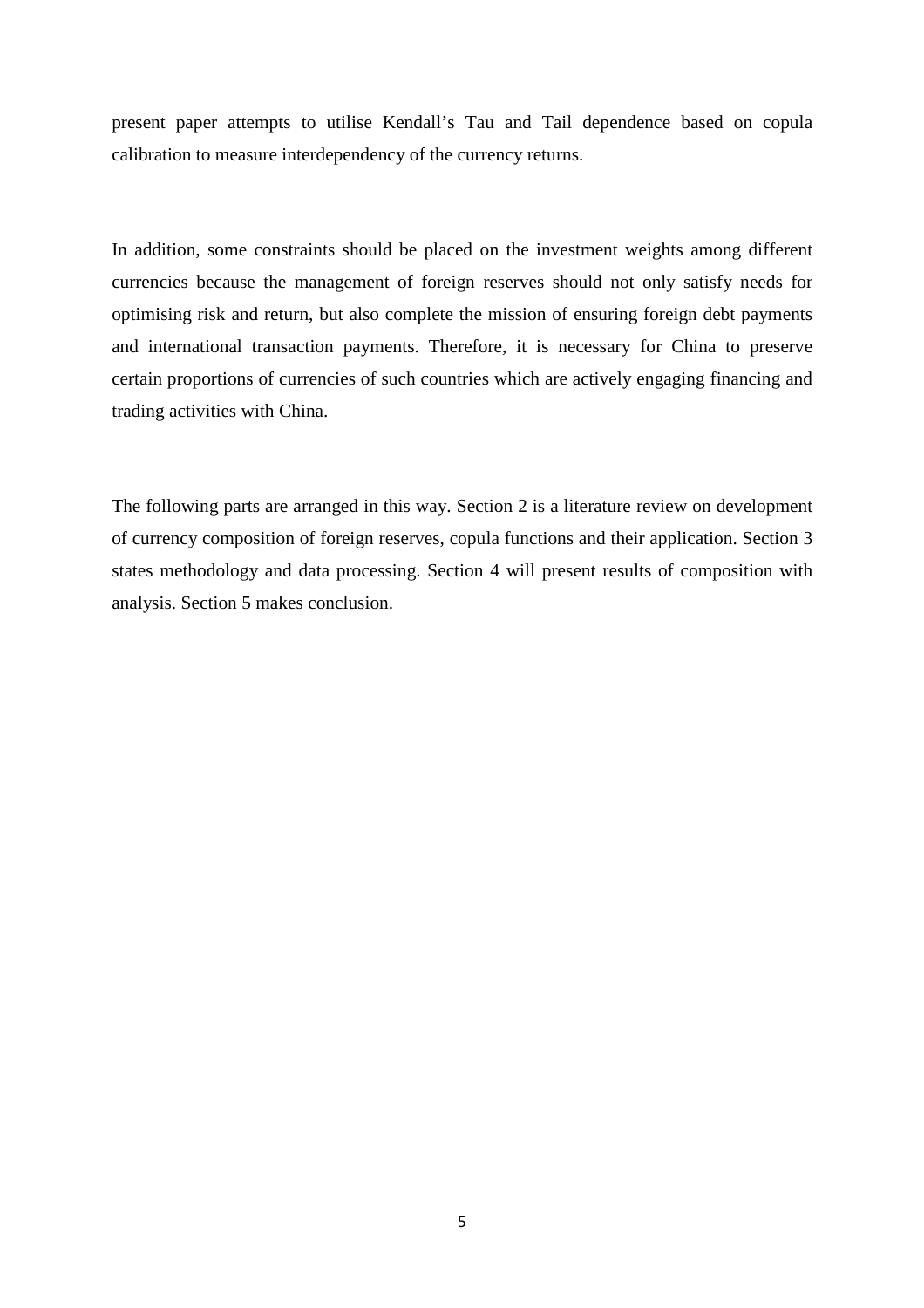## 2 Literature review

For any kind of management, it is of priority to determine what the final goal is and find out the mechanism the system in which objects to be managed runs. It is no exception to manage the relative level of foreign reserves of China. Thus, we first review literatures about the motivations behind the behaviour of foreign reserves accumulation and attempt to classify what type China belongs to. Then appropriate method for managing can be decided.

## 2.1 Motives for the management of foreign reserves

Roger (1993) argues three main incentives for holding foreign reserves by the central bank. The motives are for transaction, for precautious reasons and for portfolio considerations.

#### Transaction motives

Foreign exchange reserves are held for the reason to finance the payment of foreign transactions. This kind of demand is not so high in developed countries, as private sectors in these countries possess adequate access to foreign finance market. Efficient international capital market ensures best price to finance the need for transaction. However, people in developing countries with limited access to international capital market may find the foreign reserves more useful, especially when people live in a country where extensive controls over foreign exchange are imposed. In this case, financing from reserves held by the central bank will cost less than borrowing to finance currency account deficit.

#### Intervention needs

The intervention needs for holding foreign exchange reserves are referred to the motives for central banks to prevent or amplify the changes in international exchange market to their domestic economies. This kind of demand is especially significant for countries with a very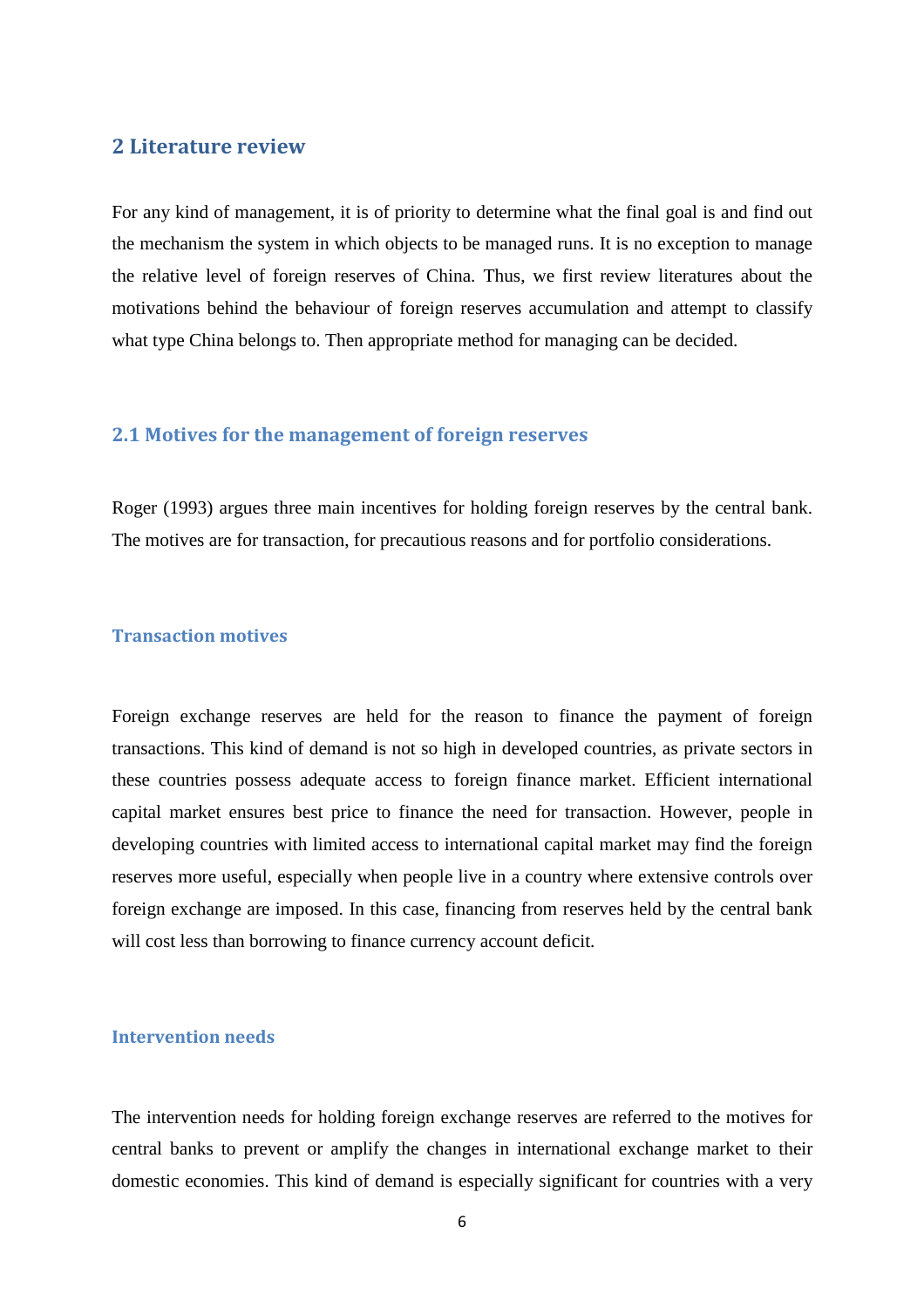open goods and capital market or countries with a peg currency or a peg basket of currencies. Insofar as the duration and magnitude these interventions can be categorized into two, shorttermed sterilized intervention and medium-termed unsterilized intervention.

#### Short-termed sterilized intervention

This motive is identified as the most important reason for developed countries, which are with open goods and capital markets, to use the foreign reserves. The intervention is launched in a very short period and in a sterilized fashion, which means in a fashion the money supply will not be affected, to offset the capital movement caused by speculative investment behaviour. Thus the economic "bubble" is prevented. Alternatively, short-termed intervention is needed within countries with changes of their currencies committed to be restricted in a range with each other, like ERM participants in the period before the launch of euro. This measure is to buy the country participant time to adjust their domestic policies to achieve their goal of exchange rate.

#### Medium-termed unsterilized intervention

In contrast to the sterilized intervention, medium-termed unsterilized intervention refers to large magnitude usage of foreign reserves and changes of money supply as a consequence in order to maintain stable domestic economy. This sort of measure is mostly utilized by developing countries due to lack of well-developed domestic financial market. Essentially, for the purpose of achieving goals in terms of interest rate and exchange rate, three alternative measures can apply, adjusting of domestic financial policy, using large amounts of foreign reserves and allowing the exchange rate to float. There is extensive literatures support that the optimal method is to change the domestic policy in a well-developed and international market integrated domestic market. The floating exchange rate method lies somewhere between the other two. However, for a country with a domestic market with insufficient efficiency, needs for unsterilized intervention are significant, even more evident when in a country where the monetary authority is actually the currency board.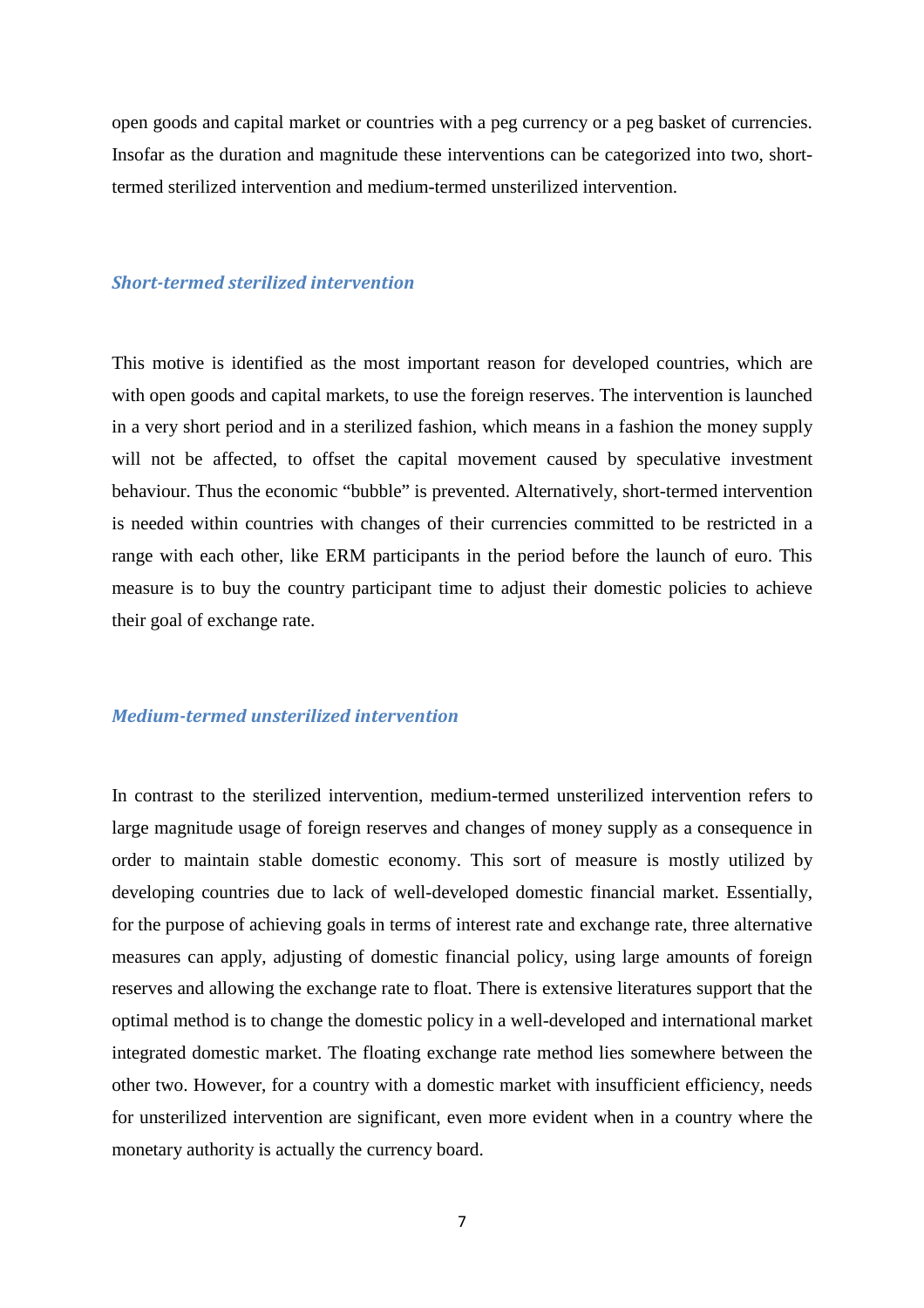#### Return and risk consideration

Wealth diversification considerations mainly concern decisions about the currency composition of the foreign exchange reserves. The return and risk considerations rarely affects the quantity of the foreign reserves. However, in the case of countries holding huge volume of reserves, since the quantity far exceeding the requirement for transaction and intervention motives, such countries like China, there leaves great space for return and risk considerations. Many literatures argue the current amount of foreign reserves of China has far surpassed its optimal level, such as Wu Lihua and Li Peng (2006) and Shi Jianren and Guo Encai (2001). Two exceptions where the wealth diversification takes effects on the quantity level of foreign reserves are: first, central take responsibility for the foreign exposure; and the second is the public sector substitute the private sectors for holding foreign reserves. In the first case, in order to enhance the credibility of a country, gross reserves may be increased if more foreign debts are issued. The second case refer to foreign exchange controls being imposed on the private sector, like China, and the central bank become a agent for the private assets of foreign currency. Therefore, in this case considerations about the tradeoff between return and risk are especially essential.

In response to three types of motives for holding foreign reserves, Zhichao Zhang and Yonglin Xu (2010) summarises there are three types of methods for managing currency composition. Intervention method is not suitable for China, since China rarely directly use foreign reserves to interfere market. A representative of transaction method is by Dooley. Dooley (1987) maintains the management of currency composition of foreign reserves of a country's central bank should focus on total foreign assets and liabilities rather than just foreign reserves. This kind of adjustment on both sides of assets and liabilities need much coordination among national institutions of a country. It is with difficulty to realise and it has few followers on this direction.

The most popular method for currency composition of foreign reserves is the mean-variance analysis in portfolio theory. This method is motivated by the return-risk consideration.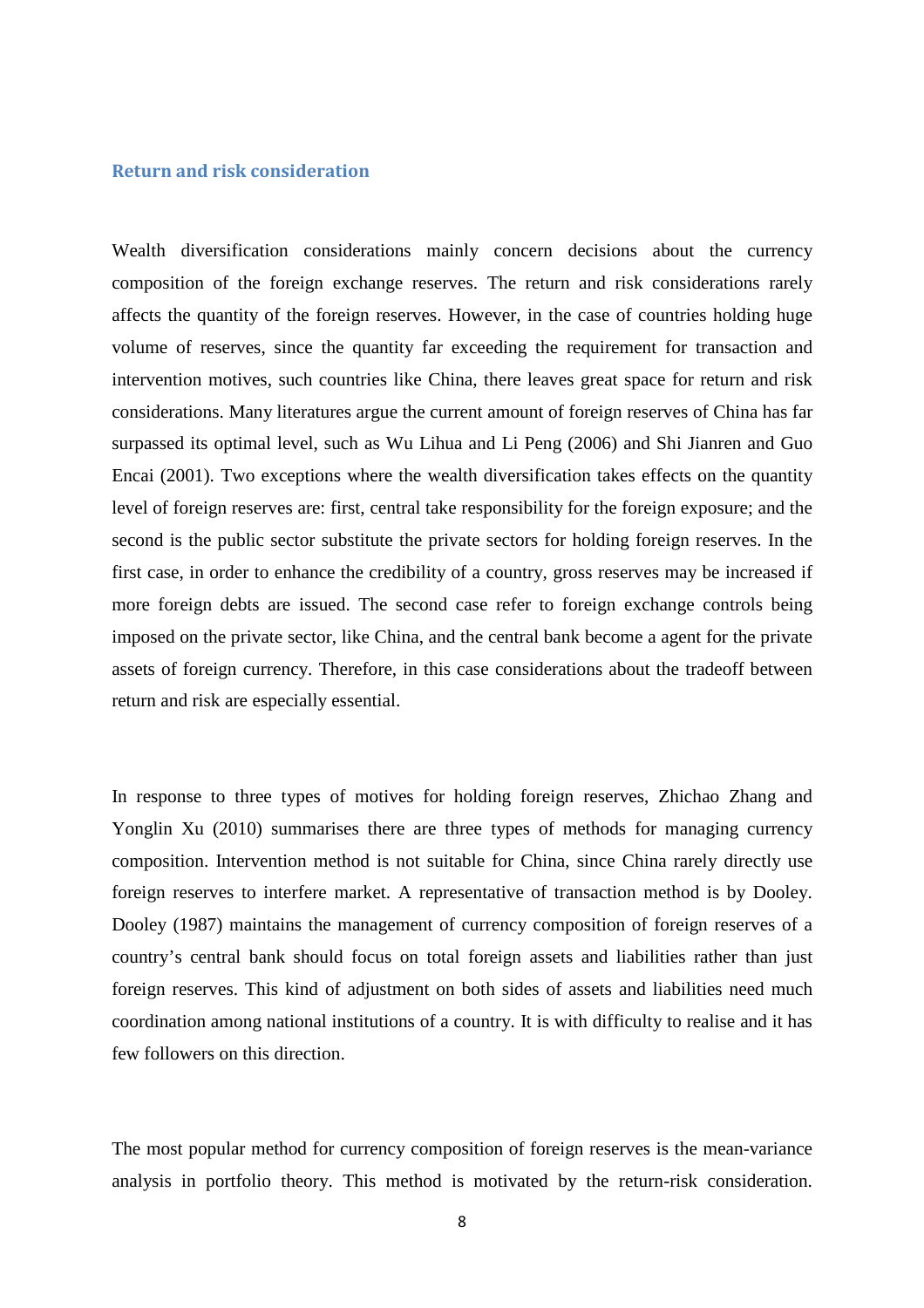Through analysing the dependence structure of various currency returns, it aims to diversify risk by investment weight assignment in a currency portfolio. The development of this method is reviewed in the following.

## 2.2 Development on methods motivated by return-risk motive

With respect to researches on currency composition of foreign reserves, there is relative little contribution in the area of empirical study. This is partly due to the large difficulty of getting access to the data of a specific country. In the region of relative level of foreign reserves, it is more often to see normative researches, which is to tackle how the composition should be rather than proving factors of the composition in real world by analysing data.

Ben-Bassat (1980) is the first to consider the currency composition in a Markowitz meanvariance manner. His work stands on a position for the central bank of Israel, which he considers as a representative for a semi-industrial country, and he wants to find out whether profit consideration plays an important role when making decisions about the currency composition for foreign reserves in the semi-industrial and developing countries. A comparison of the simulated optimal portfolio with the actual data from the central bank of Israel is made, and the author's hypothesis is confirmed by the conclusion. The research methods involved in the study first includes an analytical approach to specify the different motives for holding reserves by developing countries and developed countries. Developing countries hold a larger amount of foreign reserves than the amount needed to satisfy the motive for intervene the foreign exchange market, so the profit objective is a major consideration. In the conduct of mean-variance analysis, both dollar and import weighted index are used as reference currency representing two views of the foreign reserves. When determining an optimal portfolio from a set of portfolios along the efficient frontier, CAPM is assumed instead of make assumption of utility function. The Sharpe ratio is applied and the risk-free interest rate is calculated by assign import share as weights to the T-bills of different countries.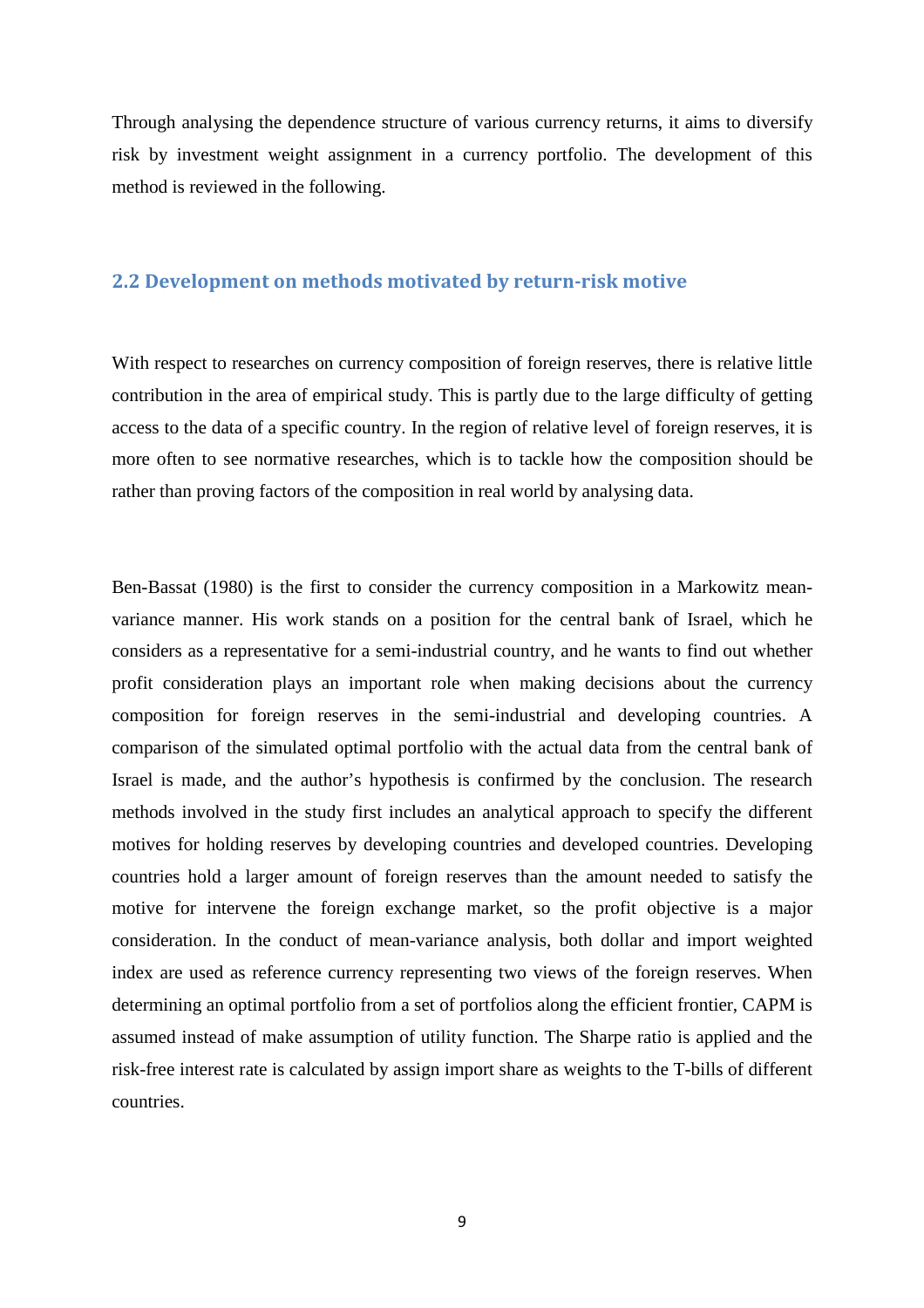The study of Ben-Bassat (1980) is a pioneer research at the beginning of a new international monetary system of managed floating exchange rate. Previous studies on international portfolio mainly focus on choices for individuals or firms. Kenen (1967), Officer and Willett (1969), Hagemann (1969), Steckler and Pickarz (1970) and Makin (1971) study the currency composition of foreign reserves of a country, however, only restricted in a two-option choice between gold and dollar, because at that time gold dominated in the monetary system and the shift from fixed to floating exchange rates had not happened. In the floating exchange rates international monetary system, dollar lost its special place as representative of other currencies, a portfolio which includes a whole array of currencies is needed.

Brown et al. (1986), Dellas (1989) and Heller and Knight (1978) also use the mean-variance method to deal with the composition question, but their results are compromised due to lack of access to the actual data of a specific country. Dellas and Yoo (1991) make a contribution to this kind of deficiency. They for the first time use several sets of actual data, for example, import currency shares and portfolio of foreign reserves of Korea. Besides, their study also attempts to determine a better model for optimal currency composition of foreign reserves between the mean-variance model and the consumption capital asset pricing model (CCAPM). They conclude that the similar result of the portfolio by mean-variance model with the actual data of the central bank of Korea indicate potential practice of mean-variance by central banks. In contrast, the test for CCAPM is inconclusive due to lack of sensitivity of the test to coefficient changes. Dellas and Yoo (1991) improve the importance of meanvariance method greatly in the area of currency composition of foreign reserves. With regards to the specifics of the mean-variance methods involved in this paper, one contribution is that they bring out the difference between using the import share and the import currency share as weights to calculate the reference currency. Two results differ largely, which means that in order to be accurate data on import currencies is strongly advised. Furthermore, in comparison with the actual portfolio, an insightful way to choose optimum from the efficient frontier is invented. They select one with the same variance with the actual portfolio. This measure can not only reflect the level of risk requirement of the central bank, but also provide an intuitional approach for comparison.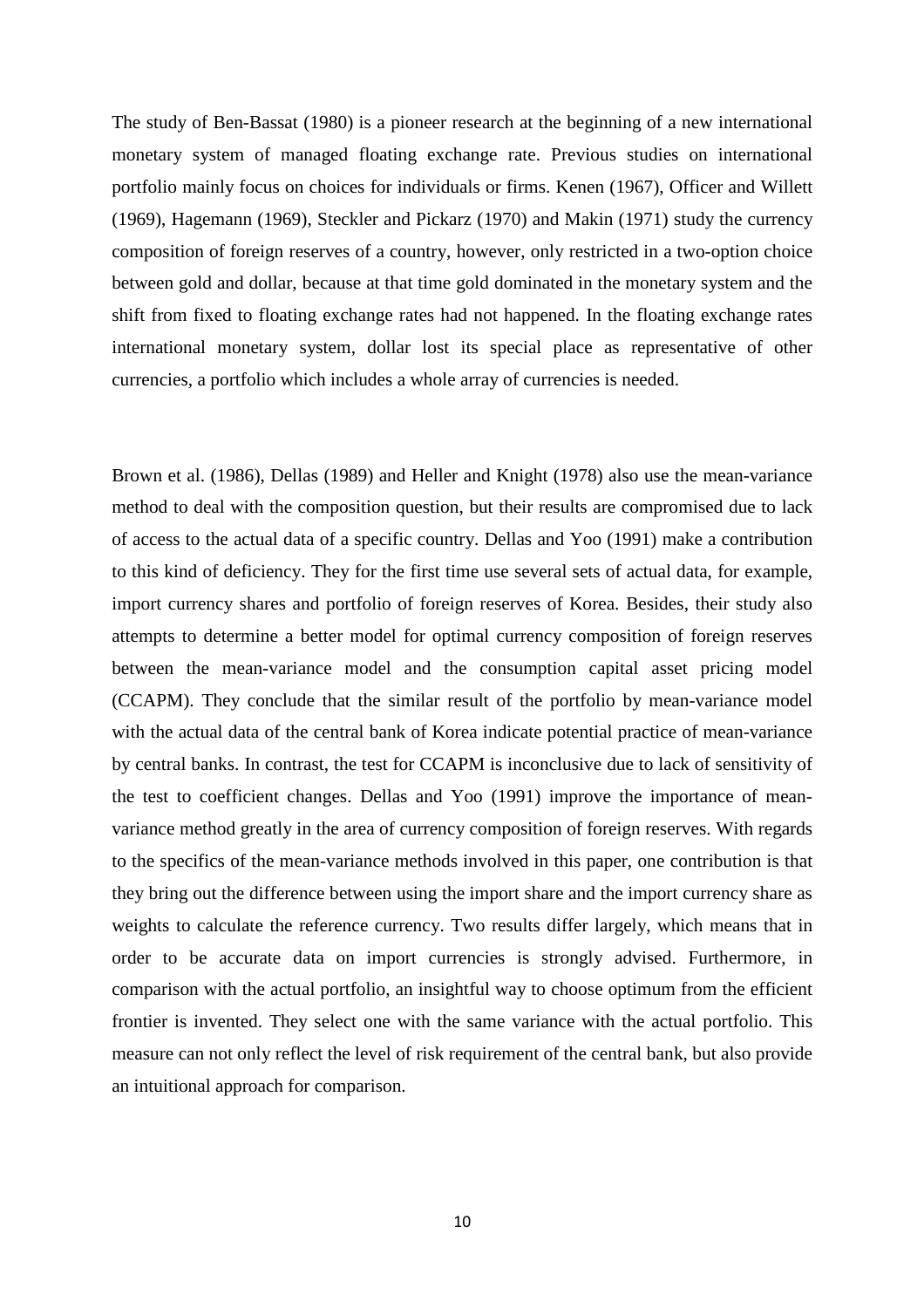Petusson (1996) use the Markowtiz mean-variance portfolio management theory to find the optimum composition of foreign reserves of Iceland. The contributions to the method include the application of ARMA to estimate the expected return and the use of utility function to determine optimum solution. The attempt to replace a simple random walk assumption for the changes of exchange rate by ARMA model is a significant leap towards reality. Although the method is still relatively simple, proof of superiority to the random walk model is made by the author. Utility function is one of the foundations of portfolio theory, the incorporation of the utility function, which hence enables the direct adjustment of the coefficients in the utility experience, makes the model more flexible.

Papaioannou, Portes and Siourounis (2006) conduct a research on one of the most important issue in the international monetary system in present time: impacts of the rise of euro in the world on the composition of international foreign reserves. They attempts to discover if there is a strong force for the international foreign reserves to diversify away from dollar, as a result of its problem of huge fiscal deficit and, in the meanwhile, other currencies' increase of liquidity. There is a debate among academics that whether central banks are facing a "concentration risk" of their foreign reserves on the US dollar. Some argue there are severe challenges for dollar, while others contend that the most reserves accumulated countries still expect to maintain their economic growth by an export-oriented way, with the US as their main destination, and so their exchange rates to dollar should be ensured stable. If factors for US dollar to rapidly lose its dominance to, say, the euro are solid, dollar will depreciate and a significant change will occur to the international finance. The research possesses realistic significance. However, the conclusion manifests that dollar would maintain high percentage of international reserves in the optimizer, and euro will dominate only if more countries to adopt euro-based anchor currency policy.

In the perspective of method, an advanced dynamic mean-variance optimisation model is applied. The paper of Papaioannou, Portes and Siourounis (2006) is one of the most comprehensive analyses using the mean-variance model to optimal composition question. With regards to the estimation of expected return, all of the three popular assumptions are used, which are random walk, perfect foresight and the uncovered interest parity. In addition, transaction cost is incorporated by the bid-ask gap as a proxy. The model is called dynamic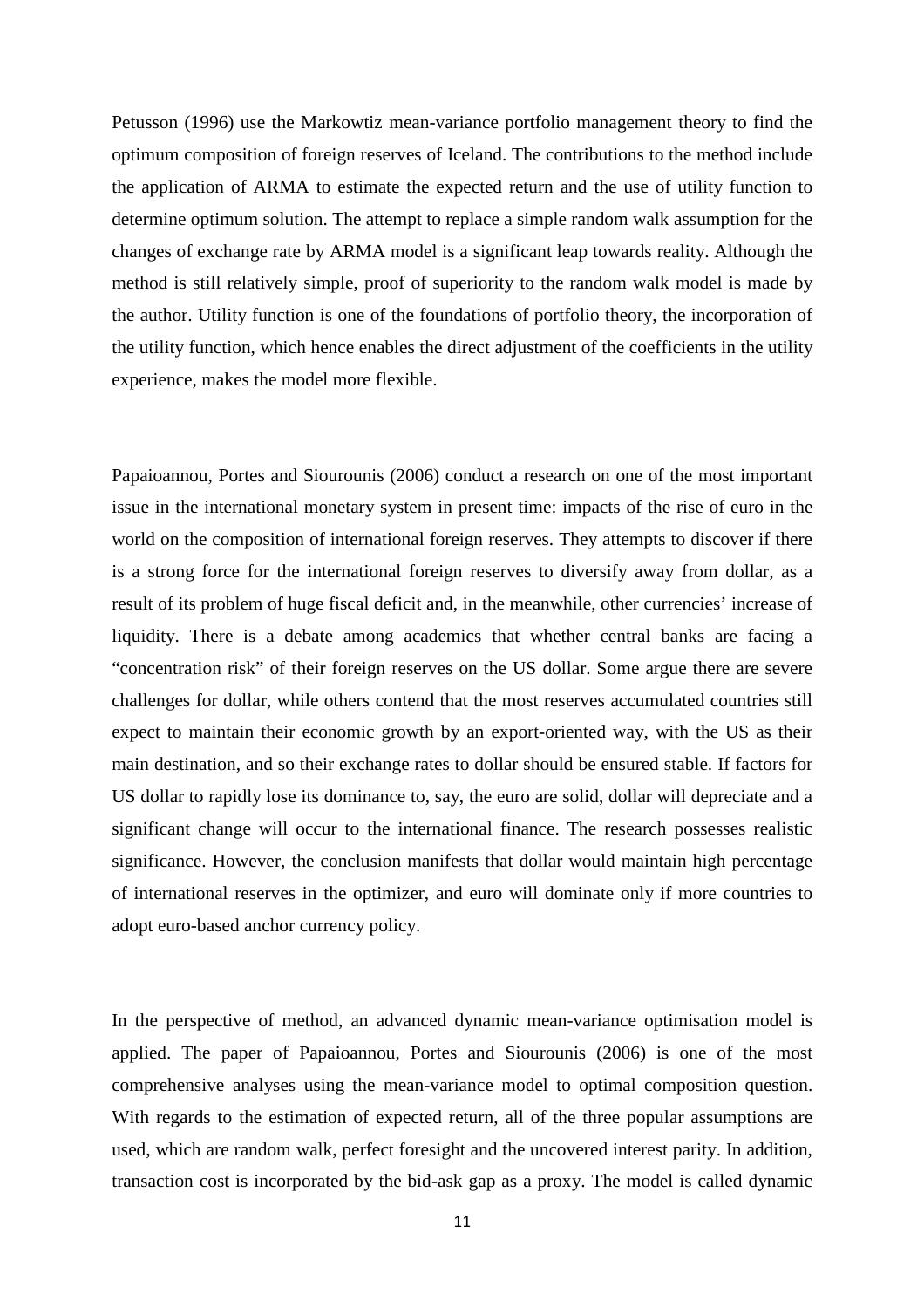because besides the regular simple historical estimation, constant conditional correlation multivariate GARCH (CCC-GARCH), and Dynamic conditional correlation multivariate GARCH (DCC-GARCH) are utilised to estimate the variance-covariance matrix of currency returns. With respect to the selection of optimum from a set of portfolio along the efficient frontier, value at risk (VaR) constraints are cited and they restrict the risk preference of central banks to be 3.3%. First, aggregated data at global level is used and a representative central bank is assumed to analyse the international status of dollar, euro and other major currencies. After that, since developing countries are of great significance considering their quantity of reserves, nation-specific analyses are conducted for central banks of Brazil, Russia, India and China (the BRICs). In the analysis, additional restrictions are set according to international trade and foreign debt volume in main currencies, and are imposed on currency shares in the optimal portfolio. The results can be summarized as: First, duo to high volatility of interest rate and exchange rate, the optimal allocation of foreign reserves is very unstable. That is maybe why central banks proceed slowly when diversifying. Second, the US dollar takes great account in the optimizer, about 60%~65%. Third, evidence shows the lower share of euro in the optimal portfolio than in reality. This means the euro's international stance is appreciated and the surplus to the optimizer comes from other main currencies like pound sterling, yen and the Swiss franc rather than the dollar. Fourth, the anchor currency to which most developing countries' currencies is pegged plays the most influential role in determining the dominant international currency. If more countries move away from dollar and adopt euro-based anchors, that will poise a difficult challenge to dollar.

Finally, Papaioannou, Portes and Siourounis (2006) recommend further research directions in three aspects. With regards to how to enhance international status of euro, in addition to encourage more countries to treat euro as their peg currency, central banks' allowing short sell in their management of foreign reserves could boost euro. With respect to which method is appropriate for analysis of currency composition, authors maintain mean-variance model with modification to suit specific demands of a particular central bank is preferred. As to extend the framework further and deeper about management of foreign reserves, investment instruments like government bonds, commercial paper and equity of main industrial countries should be incorporated and risk management can be considered.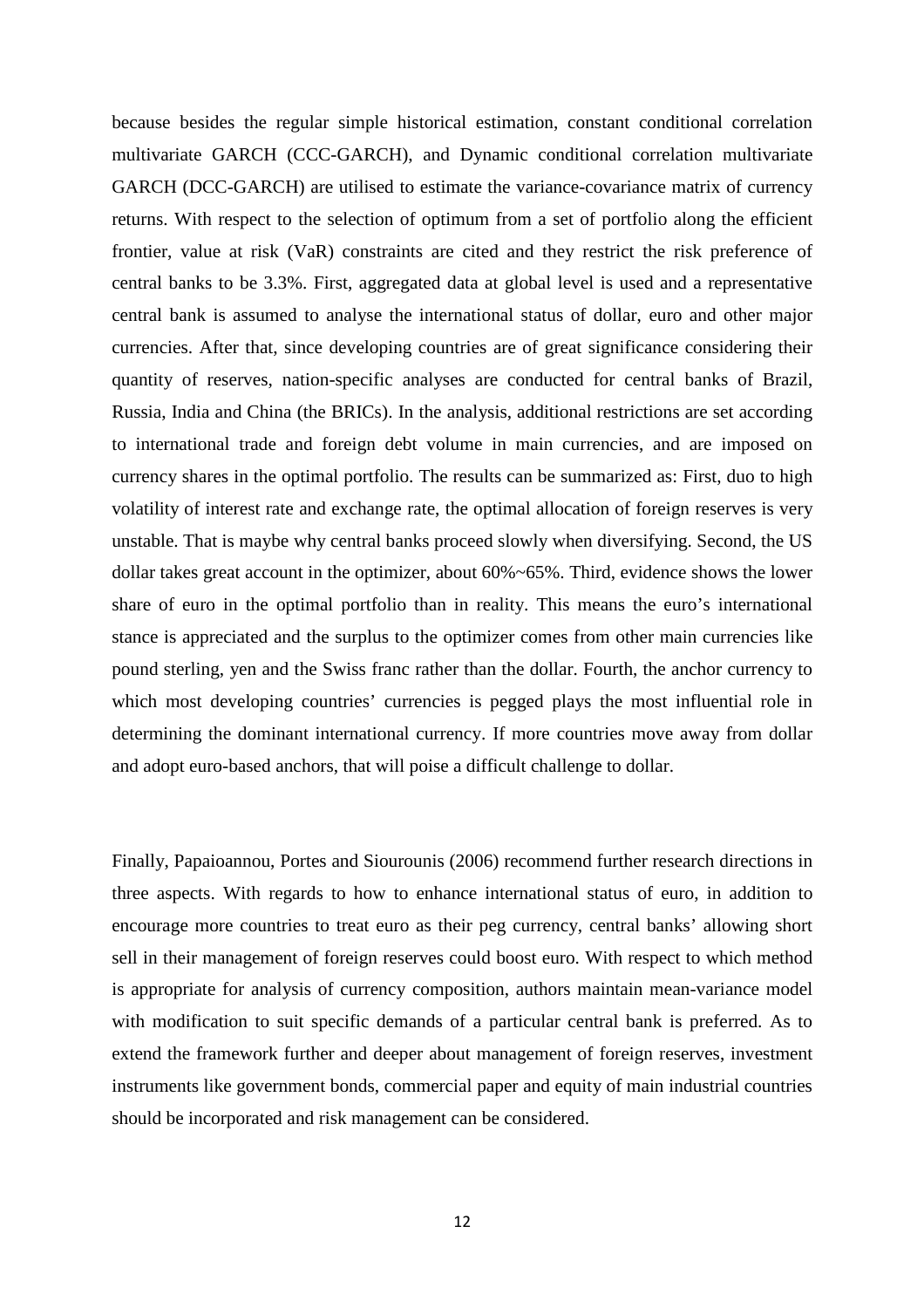Through review on these literatures, one-period mean-variance method has been developed quite well. Further breakthroughs in methodology can be made either by establishing multiperiod MV model or by better estimation of expect returns and covariance in order to conquer the assumption of multivariate normal distribution. Copula is such a devised to tackle the later problem.

#### 2.3 Literatures on copula theory

Limitation of Pearson's correlation to capture dependence among random variables is the reason for the necessity of copula. Correlation coefficient is a proper measure of dependence within the setting of multivariate normal distribution. However, there remain some fundamental drawbacks of this kind of dependence measurement, especially if assets are not jointly normally distributed. The drawbacks include (Fantazzini, 2004): first, the variance of the distribution must be finite. This limitation is so strict that a simple bivariate t-distribution would violate. Second, independent random variables have zero correlation coefficient. However, the converse is not necessarily true, because correlation reflects only linear association only in limited examples the latter is established such as in jointed normal distribution. A simple case where the converse is not true is when the marginals are Gaussian while their joint is not normal. Third, correlation is not invariant to strictly monotone transforms. This argument will be explained after the introduction of copula later in this paper, which allows us a new perspective to view the marginal distributions and their joint association separately. Briefly, the third shortcoming means correlation again limits the number of possible types of distributions. In general, the traditional measure of dependence correlation coefficient seems inappropriate in volatile financial market conditions where assets behave apart from normality.

Dated back as far as Mills (1927), since then evidences have been documented that many common financial variables are distributed non-normally. One of the most important benefits of copula is that it allows the identification of special marginal distributions to be separated from the dependence structure of random variables. This does not only give us the freedom to exploit univariate techniques individually and then combine them with dependence measures,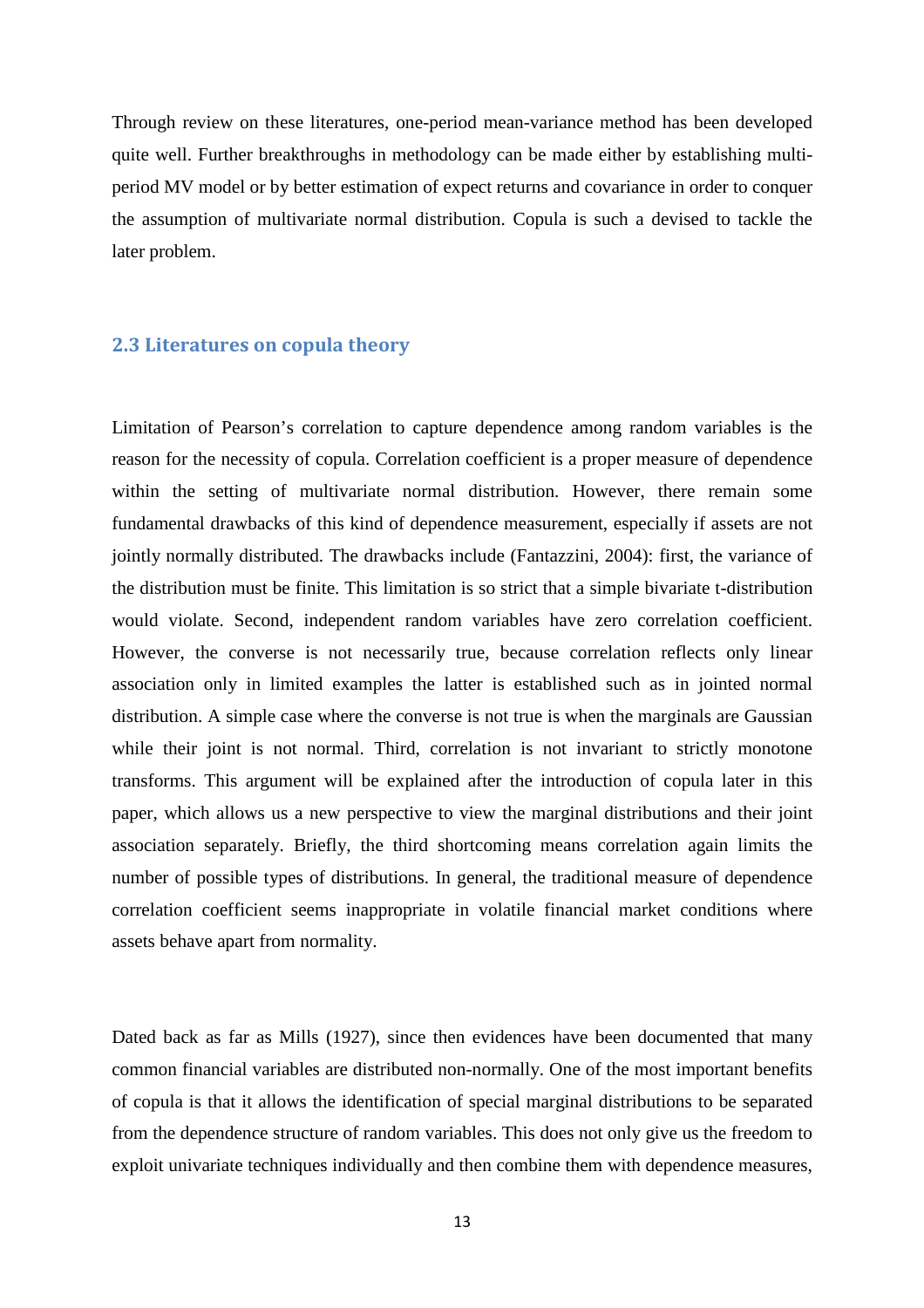but also provide us the ability to measure the association to more varieties of distributions. Kendall's tau, for example, measures concordance between two random variables. Concordance means large value of one random variable coincides with large value of the other, if not so, they are discordant. Tau avoids failure to capture non-linear association and possesses most desired property for a dependence measure between variables. In the following, we will make a basic introduction to concepts in copula theory.

Definition of copula: the copula of  $(X_1, ..., X_n)$ , where  $X_1 \sim F_1, ..., X_n \sim F_n$ , and  $F_1 ... F_n$  are continuous, is the joint distribution function of  $U_1 \equiv F_1(X_1) \dots U_n \equiv F_n(X_n)$ . (Nelson, 2006)

The variables are known as the 'probability integral transformations' of  $X_1, \ldots, X_n$ . Fisher (1932) discovered that through the transformation of  $U_i = F_i(X_i)$ ,  $X_i$  becomes a uniform distribution  $U_i$  regardless whatever the distribution of random variable. This definition that it is the joint distribution of uniformly distributed random variables means copula functions must have following properties:

Properties of a copula (Patton, 2001): An n-dimensional copula has the following properties:

- 1. The range of  $C(u_1, ..., u_n)$  is the unit interval [0,1]
- 2.  $C(u_1, ..., u_n) = 0$  if any  $u_i = 0$  for  $i = 1, 2, ..., n$ .
- 3.  $C(1, ..., 1, u_i, 1, ..., 1) = u_i$ , for all  $u_i \in [0, 1]$
- 4.  $C(u_1, ..., u_n)$  is n-increasing, which means:

$$
\Delta C_a^b = \sum_{(\varepsilon_1, \dots, \varepsilon_n) \in (0, 1)} (1)^{\sum_{i=1}^n \varepsilon_i} C(\varepsilon_1 a_1 + (1 - \varepsilon_1) b_1, \dots, \varepsilon_n a_n + (1 - \varepsilon_n) b_n) \ge 0 \tag{1}
$$

One attraction of the utilization of copula is it displays clearly the information of variable dependencies in a joint distribution, excluding the interference of marginal distributions of individual random variables. In the usual sense, a joint distribution function is assumed to contain all the information of the probability for random variables, margins and dependencies.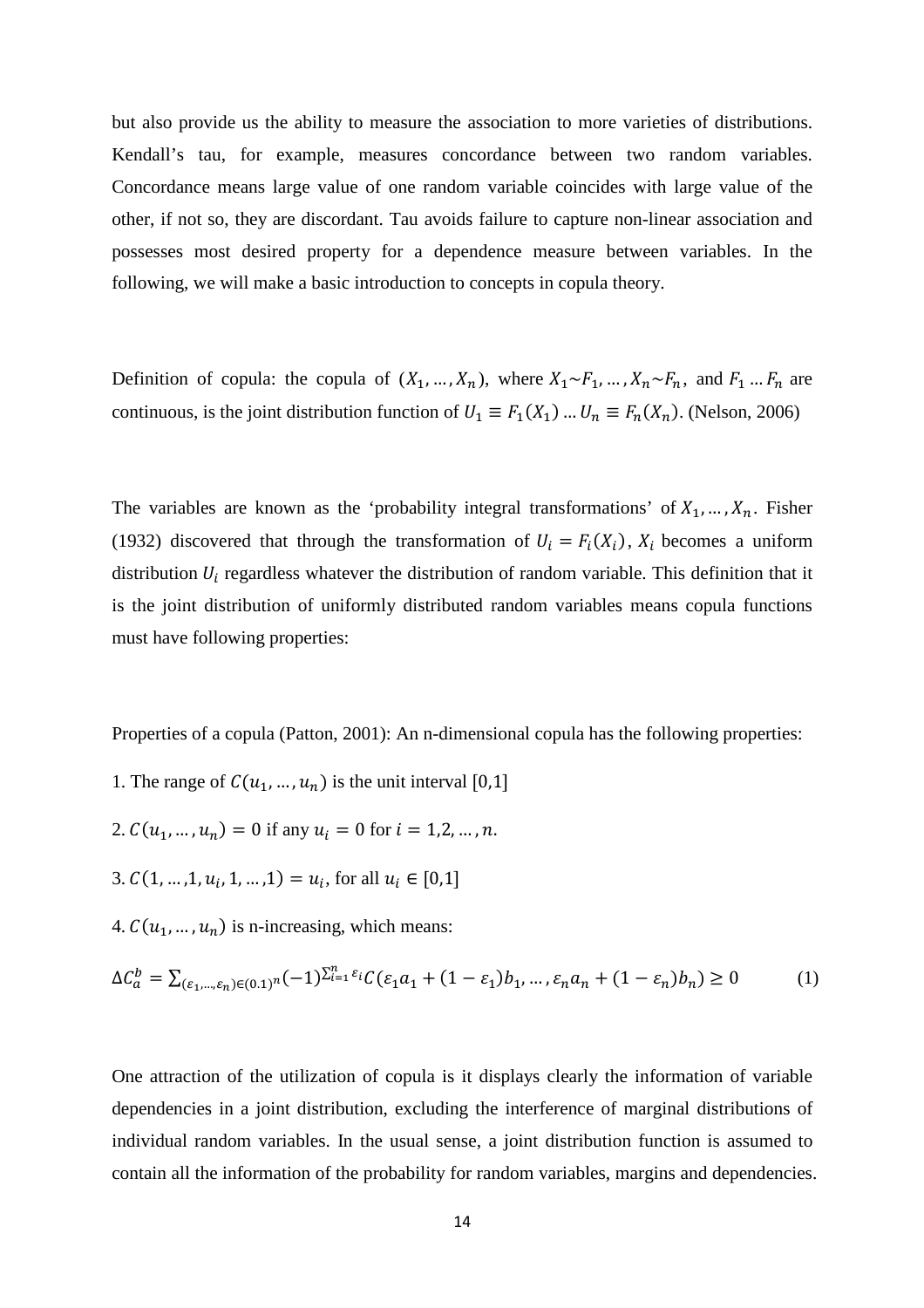Since the transformation of  $U_i = F_i(X_i)$  can turn variables of whatever kind of distribution into uniformly distributed variables, thus copula functions, the final result of the probability integral transform, is like a filter, manifesting the dependence structure of variables only. This is also the reason why copula is also called the 'dependence function' (Galambos 1978).

Another reason for the importance of copula in expressing the dependence structure for financial modelling and simulation is the unique corresponding relation between copula and general distribution functions. This is given by Sklar (1959). Sklar's theorem is the main result in copula theory.

Sklar's theorem for continuous distributions: Let H denote a n-dimensional distribution function with margins  $F_1, ..., F_n$ . If assume that  $F_1...F_n$  are continuous, then there exists a unique copula C such that

$$
H(x_1 ... x_n) = C(F_1(x_1), ..., F_n(x_n))
$$
\n(2)

Conversely, if  $F_1(x_1),..., F_n(x_n)$  are distribution functions and C is a copula, then  $H(x_1 ... x_n)$  defined by the above function is a joint distribution of  $(X_1 ... X_n)$  with each margin of  $X_1 \sim F_1(x_1), \ldots, X_n \sim F_n(x_n)$ 

In fact, the converse direction of the Sklar's theorem has caused greater interests of academics. The reason is the theorem means margins of any distribution can be linked with any type of copula function to form a joint distribution with desired properties and meanwhile with no loss of tractability. This fills the gap in the before statistics literatures that while enormous types of univariate parametric distributions are established, there are much fewer multivariate parametric distributions. Calibration and simulation with multivariate parametric distributions improves our ability to analyse financial data.

In the further development, the question of how to generate parametric copula functions becomes critical. Basically, there are two ways. The following is the first way. It allows generating copulas from each existing multivariate joint distribution.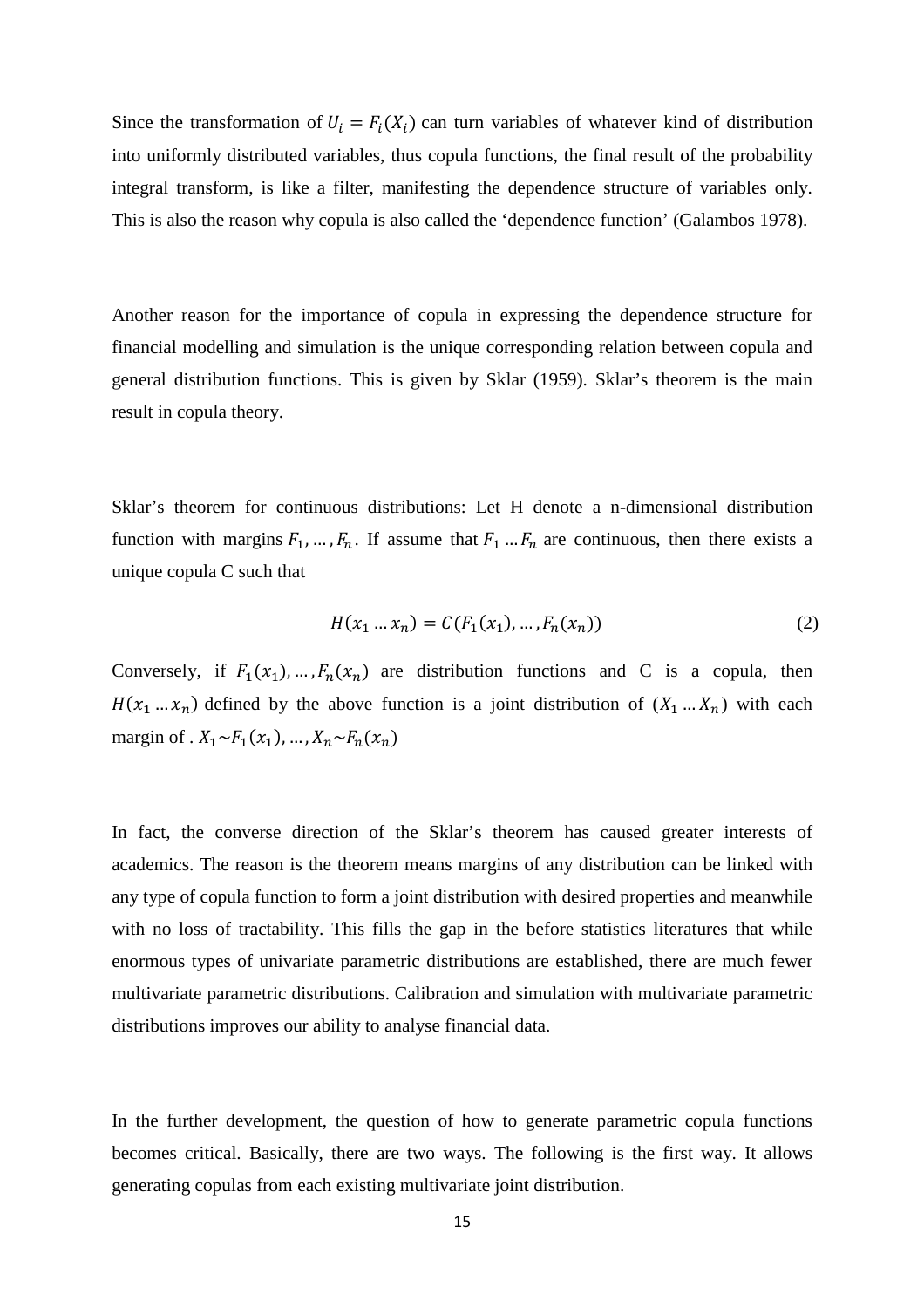Approach 1: Let H be any joint distribution of n random variables with continuous marginal distributions  $F_1, ..., F_n$ . Let  $F_1^{(-1)}, ..., F_n^{(-1)}$  be the (quasi-) inverse of the margins. Then there exists a unique copula  $C: [0,1] \times ... \times [0,1] \rightarrow [0,1]$  such that

$$
C(u_1, ..., u_n) = H(F_1^{(-1)}(u_1), ..., F_n^{(-1)}(u_n))
$$
\n(3)

Given any joint distributions we can get a copula by above corollary. Typical examples include elliptical copulas such as normal copula from multivariate normal distribution and tstudent copula from multivariate t-distribution. Normal copulas and t copulas have the dependence structures of normal and t distribution, but with the flexibility to combine with any kind of univariate distribution to generate a new joint distribution.

The second way to form a copula is by using a strictly decreasing convex function as a so called generator function. This type of copula is known as Archimedean copulas.

Approach 2 (Archimedean copula): Let  $\varphi$ : [0,1]  $\rightarrow$  [0,  $\infty$ ] be a function which is continuous, strictly decreasing and convex. The function  $C: [0,1]^2 \rightarrow [0,1]$  defined as

$$
C(u_1, u_2) = \varphi^{-1}[\varphi(u_1) + \varphi(u_2)] \tag{4}
$$

is an Archimedean copula and  $\varphi$  is known as the generator of the copula. This type of copula generation enables us to produce vast amount of copulas because there are a great number of function  $\varphi$ . Together with the ability to link a good deal of univarite marginal distributions, it gives unprecedented flexibility to simulate various phenomenons in financial markets. Common examples of Archimedean copulas are Gumbel copula and Clayton copula (for oneparameter and multi-parameter Archimedean copulas see Nelson, 2006).

With respect to estimation for copulas, there are three types of method (Nelson, 2006). Maximum likelihood method is standard and is able to find the consistent estimator with largest likelihood function. A second approach for estimation is the inference functions for margins method (IFM – or two stage method). This approach can significantly decrease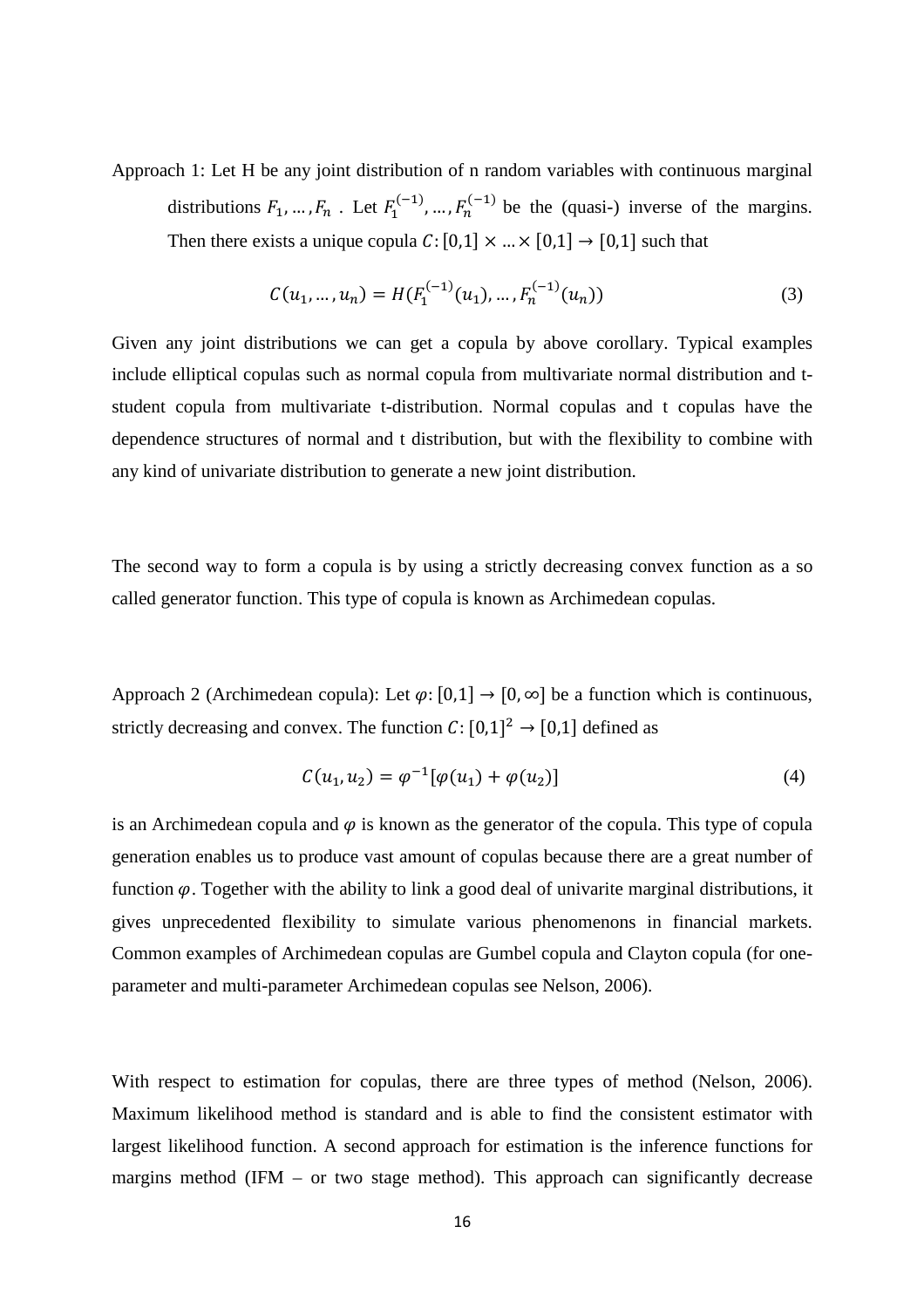computational effort. However, it may lose some optimality compared to ML method. The third is the canonical maximum likelihood (CML) method. It differs from the IFM because its estimation process is performed without assumption about the parametric form of the marginal distributions. Thus, CML can avoid the problem of fault estimation of margin parameters.

The final preparation of copula knowledge for its incorporation in mean-variance framework is the concept of Kendall's tau. The demand for a number, a metric, to represent the extent of dependence between random variables is seen everywhere in statistics application fields. Conventionally, Pearson's correlation plays this role. In portfolio management theory, investors assign more weight in assets whose returns are with lower correlations so that diversification effect would lower the total risk of investment. However, this approach is only appropriate if assets returns are in joint multivariate elliptical distributions (see Alexander, 2008). Conversely, evidences show it is often not the case for elliptical distributions, especially when we analysing high frequency financial data. Dependence measures known as rank correlations are invented in order to avoid the above problems. Typical one of them is Kendall's Tau. It is a metric of dependence built on the concordance between variables, and hence surpasses Pearson's correlation in not just reflecting the linear associations (see Nelson 2006). Kendall's tau can be considered as a measure of the monotonic dependence between random variables, whereas Pearson's correlation only a measure of linear dependence. This is the reason why it can overcome the defects we mentioned above about the correlation (Alexander, 2008).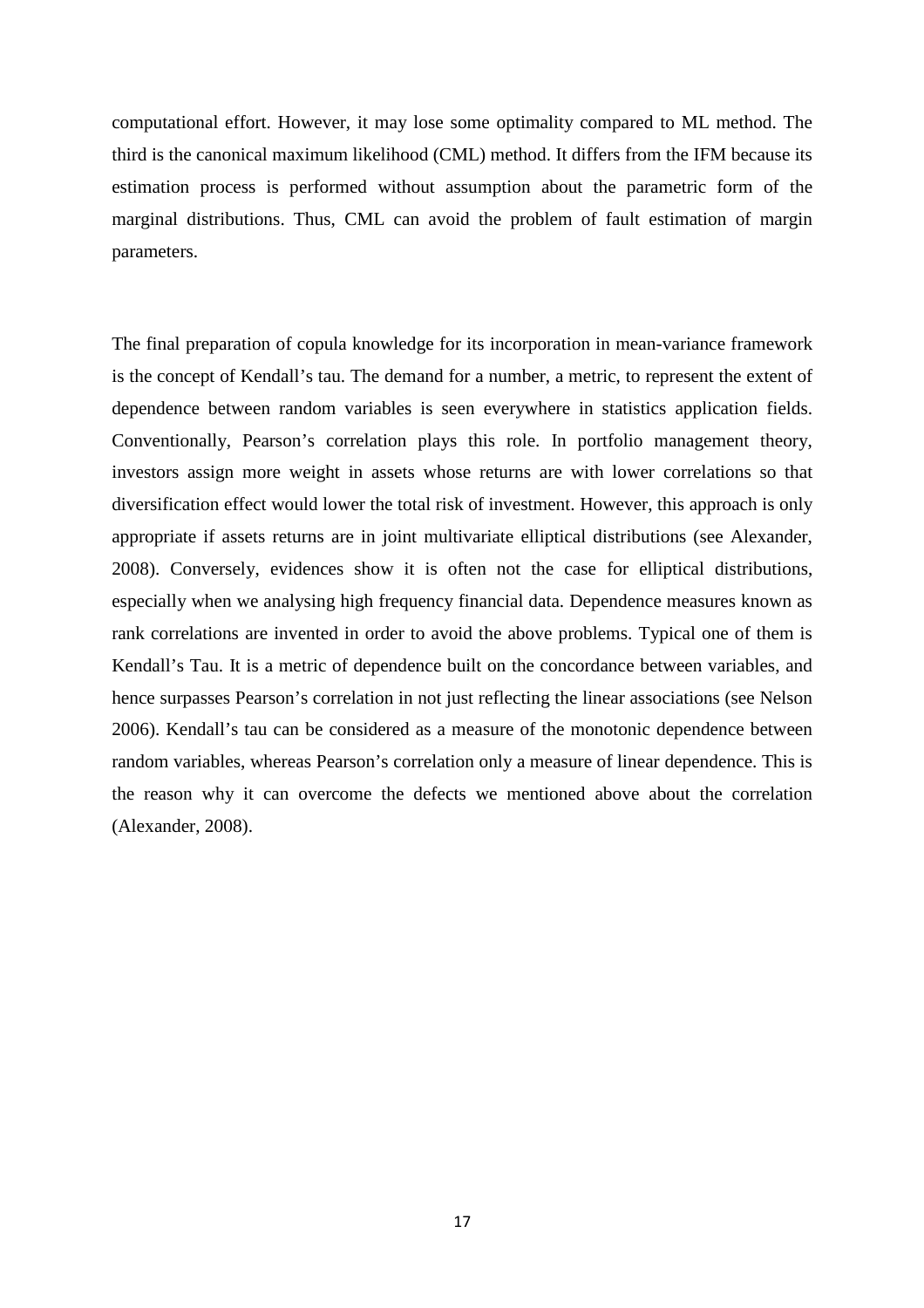## 3 Methodology and Data Processing

#### 3.1 Objective function

For any investment decision in financial markets, it is always about a trade-off between return and risk. In terms of the structure of currency composition of foreign reserves, the adjustable factor is the share distributed to different currencies on considerations of the risk and return characteristics of each combination. Thus it is an analogical problem of portfolio management. When returns are substituted by future expected means and risks by variances, the objective function to optimise the currency composition of foreign reserves of China within the framework of a single-period mean-variance analysis is to minimize the risk subject to a designated return. That is because from the central bank's perspective, risk management is more sensible an objective than profitability.

$$
min \sigma_{R,t+1}^2 = W_t' \Omega_{t+1} W_t \tag{5}
$$

Subject to:

$$
E(R_{t+1}) = W_t' \boldsymbol{\mu}_{t+1}
$$
 (6)

$$
\sum_{i=1}^{n} w_{it} = 1; \quad w_{it} \ge 0; i = 1, 2, ..., n
$$
 (7)

where  $W_t$  is the weight vector in the period t, with its element of  $W_{it}$ , i = 1,2,...,n, representing the weight in the portfolio of currency i;  $\mu_{t+1}$  is the expected mean vector consisting  $\mu_{i,t+1}$ , i =1,2,...,n;  $R_{t+1}$  is the sum of  $r_{i,t+1}$  representing the return of portfolio in period t+1;  $\Omega_{t+1}$  is expected variance-covariance matrix of each currency asset; and  $\sigma_{R,t+1}^2$  is the variance of the portfolio which is the target for minimization in the model.

The expected variance-covariance matrix  $\Omega_{t+1}$  in the application of Pearson's correlation coefficient can be written as: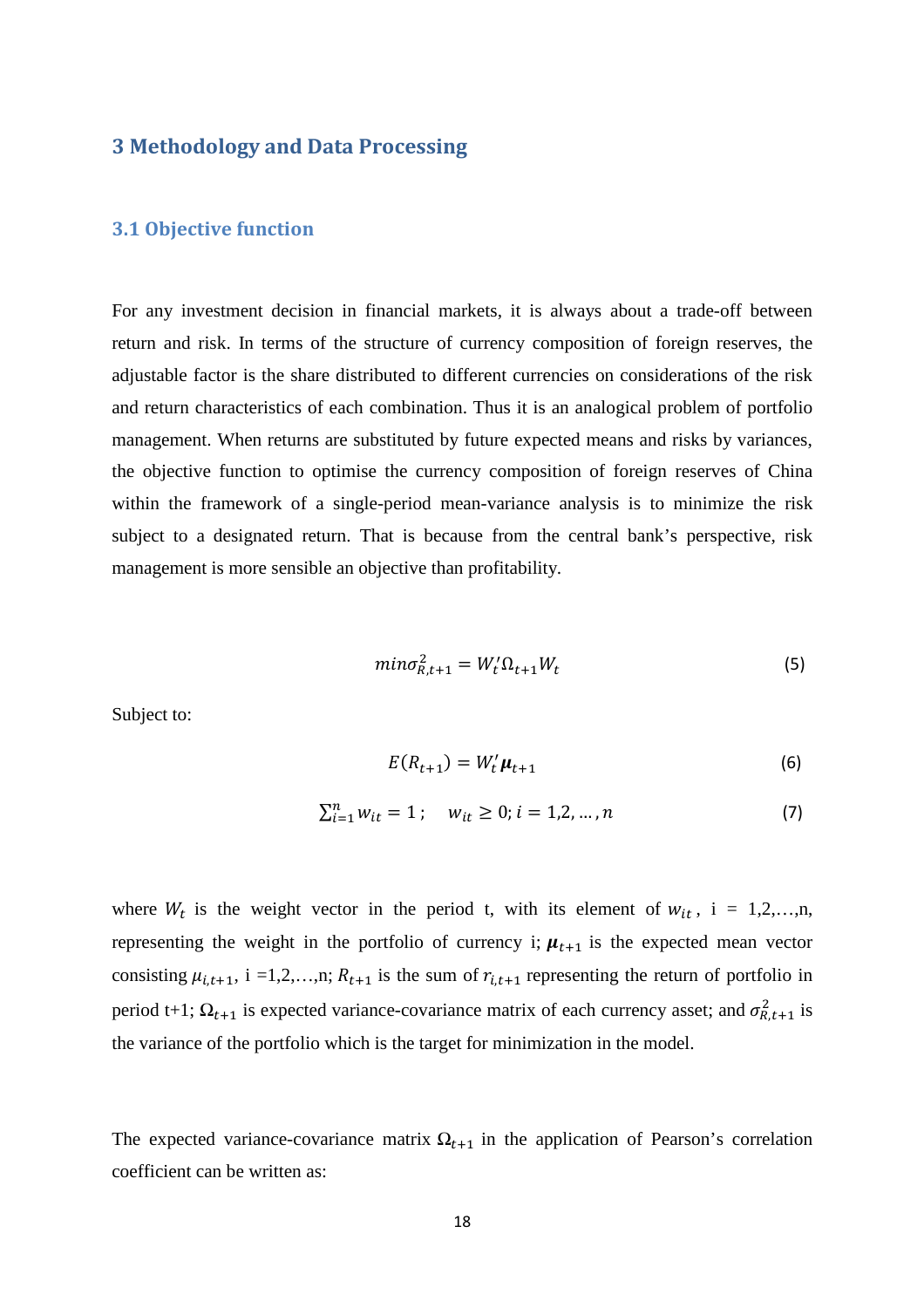$$
\begin{bmatrix}\n\sigma_1^2 & \cdots \rho_{1i} * \sigma_1 * \sigma_i \cdots & \rho_{1n} * \sigma_1 * \sigma_n \\
\vdots & \ddots & \vdots \\
\rho_{n1} * \sigma_n * \sigma_1 & \cdots \rho_{ni} * \sigma_n * \sigma_i \cdots & \sigma_n^2\n\end{bmatrix}
$$
\n(8)

where  $\rho$  is correlation coefficient. This model is effective under the assumption that currency returns are distributed under multivariate normal distribution. However, in the context of copula calibrated model, Pearson's correlation  $\rho$  is substituted by another measure of variable association, Kendall's Tau.

$$
\begin{bmatrix}\n\sigma_1^2 & \cdots \tau_{1i} * \sigma_1 * \sigma_i \cdots & \tau_{1n} * \sigma_1 * \sigma_n \\
\vdots & \ddots & \vdots \\
\tau_{n1} * \sigma_n * \sigma_1 & \cdots \tau_{ni} * \sigma_n * \sigma_i \cdots & \sigma_n^2\n\end{bmatrix}
$$
\n(9)

where  $\tau$  is the coefficient of Kendall's Tau. The calculation of this coefficient is based on different specification of three types of copulas, normal copula, t-copula and Gumbel copula. A five-year daily data window is utilized for estimation. The allocation of foreign reserves is optimised through both assumptions and a comparison is presented.

After the efficient frontier is prepared, it is critical to find the optimal portfolio according to the investor's risk preference. In the present paper, the central bank of China is considered more conservative than average investors. When we set the US dollar as a risk free investment with its interest rate as the risk free rate, Sharpe ratio can be used to decide the satisfactory efficient portfolio with the help of risk preference coefficient ranging from 2 to 4. The coefficient represents the degree of risk averseness, with 4 as the most conservative while 2 as the most aggressive. We assume 3.3 of China's risk acceptance level.

### 3.2 The selection of currencies in the portfolio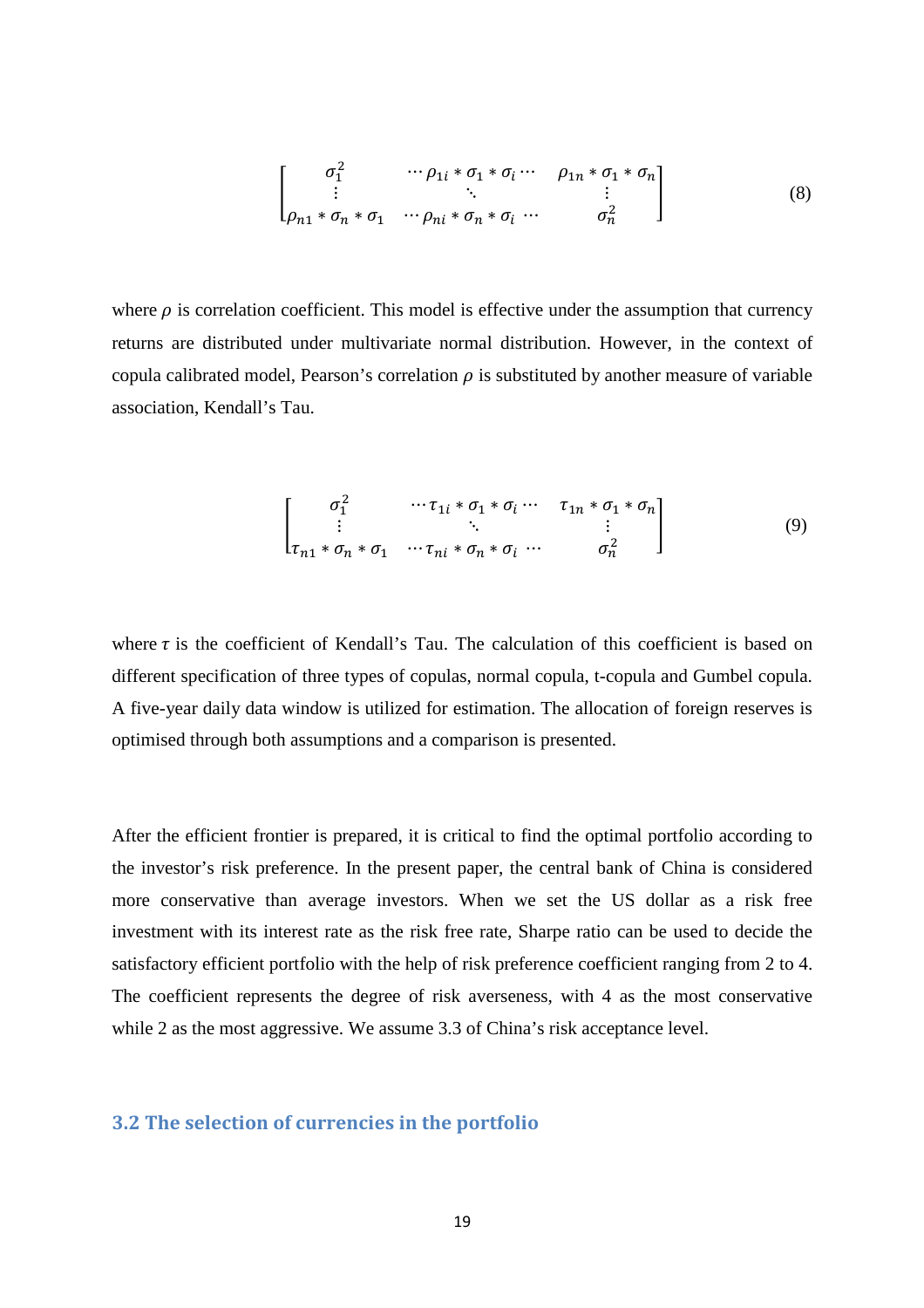Roger (1993) concludes in his review about literatures on the management of foreign reserves that the major functions for foreign reserves to exist can be summarised to three points. They are for financing transactions, for intervening foreign exchange market and for preventing financial sudden shocks. Several seminar empirical researches also indicate the transaction function and precautious function are factors actually affecting the structure of international currency reserves (Heller and Knight, 1978; Dooley, 1986; Dooley, Lizondo, and Mathieson, 1989; Eichengreen and Mathieson, 2000; Dooley, Folkerts-Landau, and Garber, 2003; and Xu and Zhang, 2010). Thus, it is necessary for the selected portfolio to fulfil such basic functions as well as to provide a sufficient range for risk diversification.

In 2005, China altered the policy of foreign exchange rate of Chinese Yuan Renminbi from pegging US dollar to by reference to a basket of currencies, shown as follow table.

| RMB official currency basket |                |                          |  |  |  |  |
|------------------------------|----------------|--------------------------|--|--|--|--|
|                              | Symbol<br>Name |                          |  |  |  |  |
|                              | USD            | U.S. Dollar              |  |  |  |  |
| Main                         | EUR            | Euro                     |  |  |  |  |
| Currencies                   | JPY            | Japanese Yen             |  |  |  |  |
|                              | <b>KRW</b>     | Korean Won               |  |  |  |  |
|                              | SGD            | Singapore Dollar         |  |  |  |  |
|                              | <b>MYR</b>     | Malaysian Ringgit        |  |  |  |  |
| Secondary                    | AUD            | <b>Australian Dollar</b> |  |  |  |  |
| Currencies                   | CAD            | Canadian Dollar          |  |  |  |  |
|                              | RUB            | Russian Rouble           |  |  |  |  |
|                              | THB            | Thai Baht                |  |  |  |  |

| anie |  |
|------|--|
|------|--|

This supplies us the information about major currencies China is using for satisfying the basic functions of foreign reserves. Therefore our portfolio should include these ten currencies.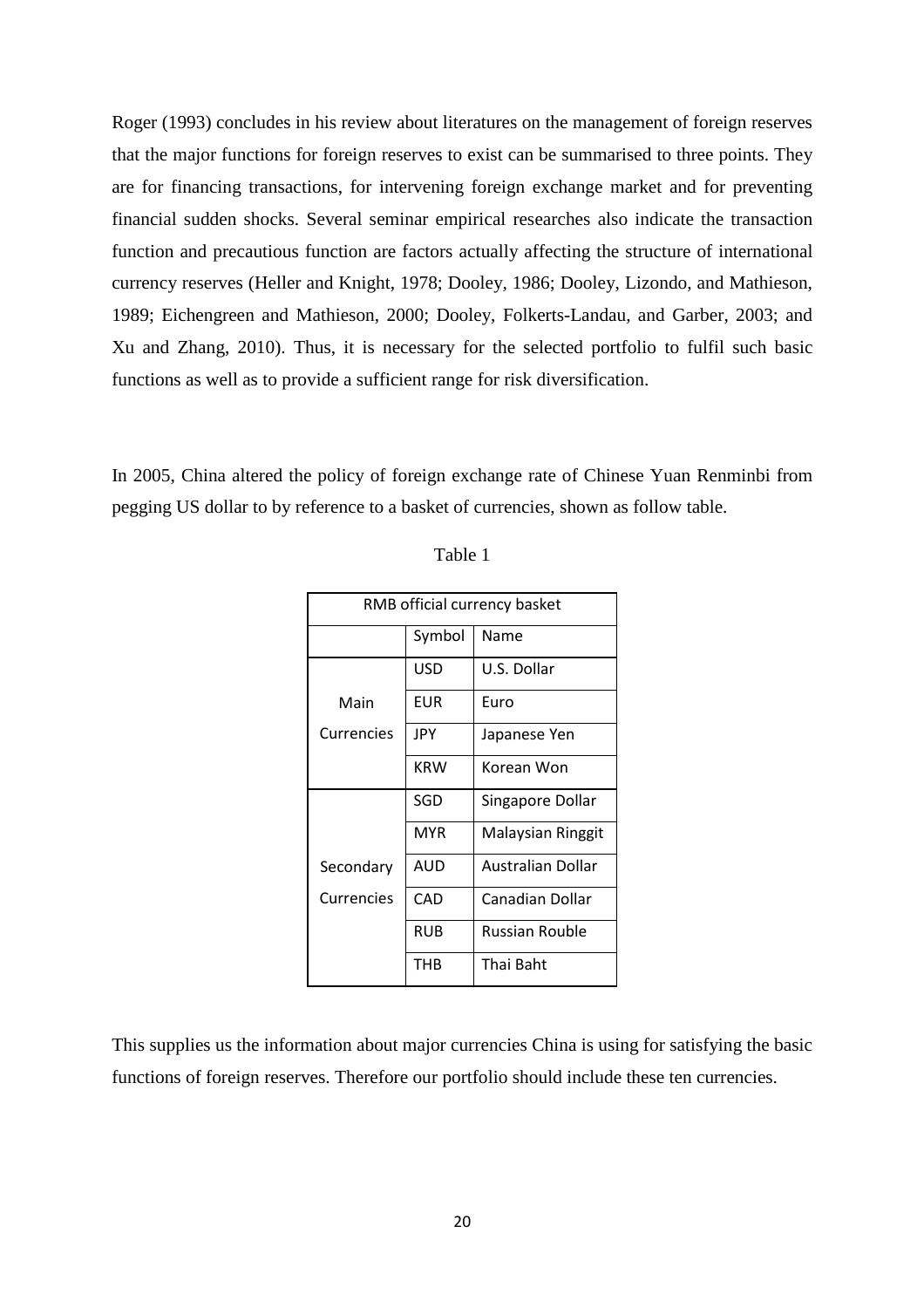There are other currencies which should be included for the reason of diversification. By the means of making a matrix of correlation coefficient between 20 major currencies based on simple historical exchange rates changes, portfolio candidates with better diversification effects can be determined. The matrix is shown in the appendix including the detailed selection criteria. As the result of the analysis of the matrix, in addition to the ten currencies in the pegged basket, UK Pound (GBP) and Swiss Franc (CHF) should be included as well.

Gold has long been in a significant position in the international monetary system. However, since the break down of the Bretton Woods system, gold has lost its ability in international trade, and gradually fades out of foreign reserves in many countries. But the significance of gold should not be neglected. Especially in the recent time of worst financial crisis and gentle recovery, huge deficit of US has amounts great pressure for the dollar to depreciate. As an important venue for diversification and established symbol of solid value, gold should be involved in the portfolio for analysis.

#### 3.3 Expected returns

In the objective function articulated in the previous section, in order to solve the optimal solution, two parameters should be estimated first. One is expected returns of currencies in the end of the investment period and the other is the variance-covariance matrix to reflect correlations among them. In this and next sections, methods for estimation of these two parameters are stated.

It will always be a guess, in the context of social science, a statistical estimation, to predict the future. In terms of the anticipation of future return for holding foreign currencies, several theories are claimed to be reasonable. The most cited theory to forecast the foreign exchange rate is the uncovered interest parity (UIP from now on). It is a similar version to the pricing theory of forward contract in the exchange market, named covered interest parity (CIP). CIP dictates the change of the future exchange rate between two currencies stated on a forward contract should be completely compensate the difference of the riskless interest rates of these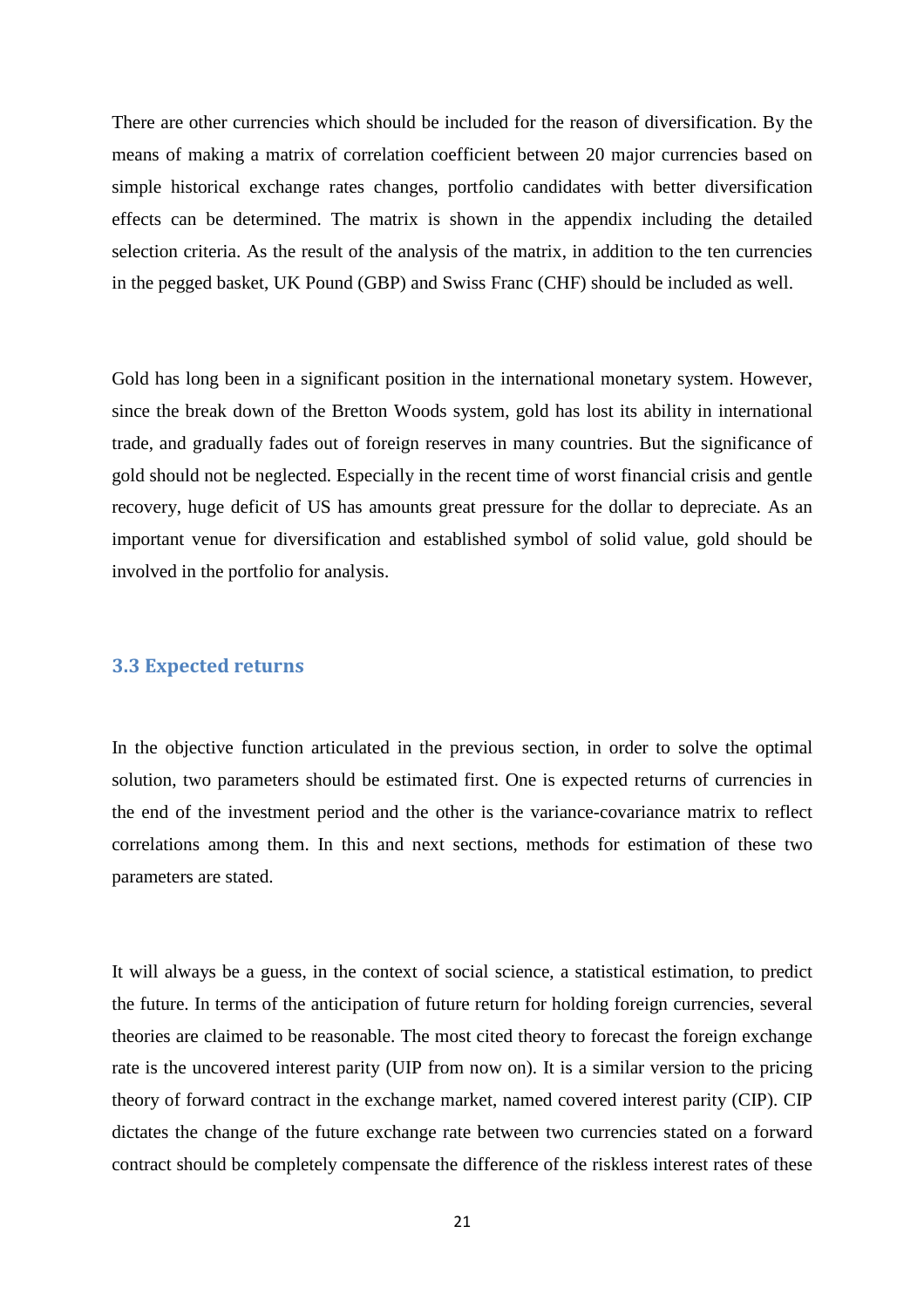two countries in the same period, otherwise, arbitrage would happen. UIP maintains that the expected future spot exchange rate should equal to the forward price, because arbitrage opportunity should be eliminated if the market is efficient enough. However, UIP does not always hold in reality. Literatures on currency composition of foreign reserves often make another assumption that the central banks possess perfect foresight about the expect return due to its information superiority. In this case, actual changes are used to represent the estimation of central banks. Neither of these two theories is satisfactory to simulate the reality. Since no theory can predict perfectly, some argue the exchange rate may actually just follow a random walk. These three propositions are all attempted in this paper. And for the purpose of incorporating the influence of transaction costs, ask-bid disparity under UIP is raised as the fourth assumption for expected returns. The formula of expected currency return in general is:

$$
E(r_{i,t}) = b_{i,t} + E(s_{i,t} - s_{i,t-1})
$$
\n(10)

where the expected currency return of currency i at the time t,  $r_{i,t}$ , equals to the sum of interest rate of the currency for the period between t-1 and t,  $b_{i,t}$ , and the expected difference of log exchange rate between time t, and time t-1. When investing in gold, it is assumed the native interest rate of China is earned. Interest rate of a currency  $b_{i,t}$  is known at the beginning of an investment period, but the latter part of right side of the equation needs some assumptions.

The first assumption of the expected return is the FX rate of a currency follows a random walk, and the exchange return is a stationary process. As a result, the expectation of exchange return is zero, leaving just  $b_{i,t}$  standing for the expected currency return under the random walk assumption. Second, perfect foresight assumption means central bank of China can precisely predict the expected exchange rate of next period. Thus, the actual realizations of FX rates are used and the formula becomes:

$$
E(r_{i,t}) = b_{i,t} + s_{i,t} - s_{i,t-1}
$$
\n(11)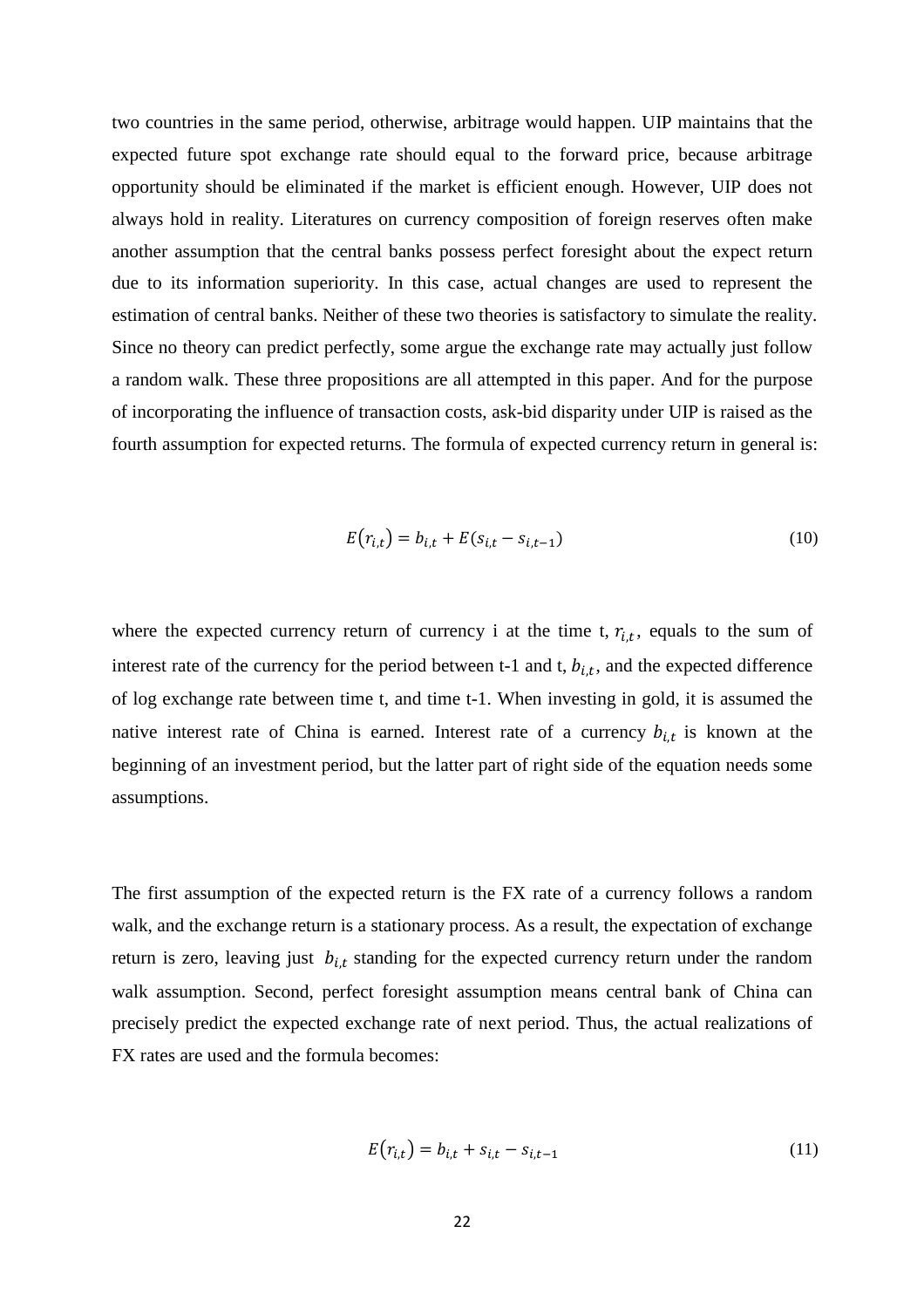This assumption is sensible on the consideration that central banks possess advantage on market information. Under the uncovered interest parity (UIP) assumption, all currency returns equalise with each other.

To deal with the uncertainty further, an error term is appended for each of the three methods for expected return calculation. The error terms are simulated five hundred times by Gaussian distributions with zero mean and the standard deviation of each currency returns. The mean of the 500 repeats is reports as the estimation for the currency return.

## 3.4 Variance-covariance matrix

The unstable correlations among currencies returns are mostly criticized as a drawback of the mean-variance approach. Even a small change in the variance-covariance matrix will confer a significant disturbance in the final shares. To address this challenge better, this paper attempts to include more models to describe the correlations. In addition, for the purpose of capturing features of volatility dependence traditional linear correlation coefficient fails to depict, several copula functions about different distribution functions of financial assets are proposed and two measures of dependence are raised, Kendall's tau and tail dependence.

#### I. Simple Historical

The conditional correlation between two random variables is defined as follows, if the random variables and each have zero mean (if not the transformation is easy and without large impact to further estimation), the correlation should be:

$$
\rho_{12,t} = \frac{E_{t-1}(r_{1,t}r_{2,t})}{\sqrt{E_{t-1}(r_{1,t}^2)E_{t-1}(r_{2,t}^2)}}
$$
(12)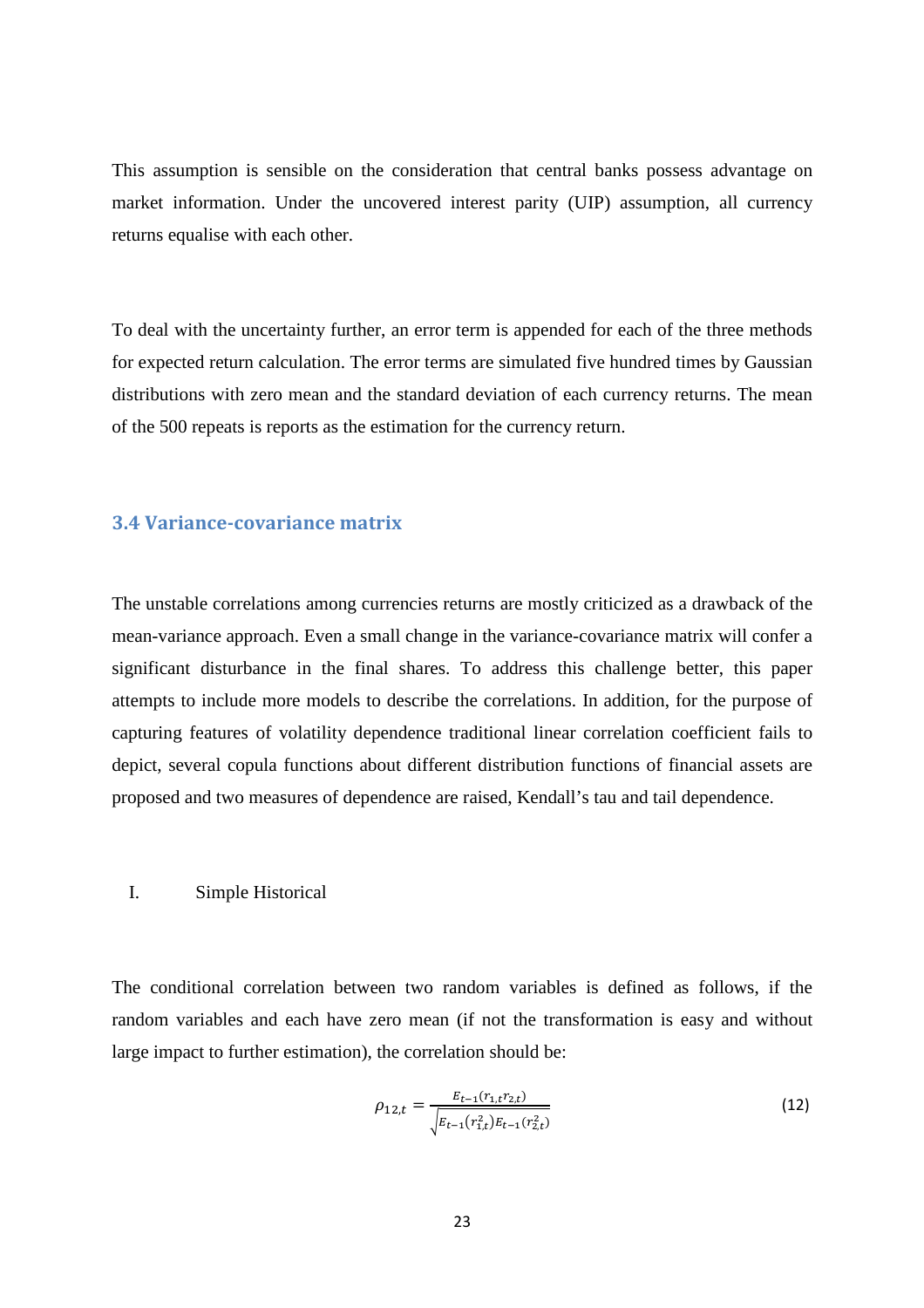This definition limits the result of correlation lies within the interval [-1, 1]. This is the full sample case. In reality, estimator based on sample observations must be attempted since it is simpler and usually the population is assumed to be infinite and inclusion of full sample is not possible.

The simple historic estimator assumes no relations among the time series random variables, i.e. the currency returns today and yesterday are independently and identically distributed (iid). In that case, the estimator of two variables is:

$$
\hat{\rho}_{12,t} = \frac{\sum_{s=t-n-1}^{t-1} r_{1,s} r_{2,s}}{\sqrt{(\sum_{s=t-n-1}^{t-1} r_{1,s}^2)(\sum_{s=t-n-1}^{t-1} r_{2,s}^2)}}
$$
(13)

## II. Copulas: Kendall's tau

In order to calculate a population Kendall's tau and to put it into variance-covariance matrix we modified in previous paragraphs, copula distributions must be calibrated from the sample first. Two types of multivariate copulas are attempted, which are the Gaussian copula and the t copula.

The CDF function of Gaussian copula is

$$
C(u_1, ..., u_n | \Sigma) = \Phi(\Phi^{-1}(u_1), ..., \Phi^{-1}(u_n))
$$
\n(14)

where is  $\Phi$  the standard multivariate normal distribution with correlation matrix  $\Sigma$ .  $\Phi^{-1}$  is the inverse of the univaraite standard normal distribution.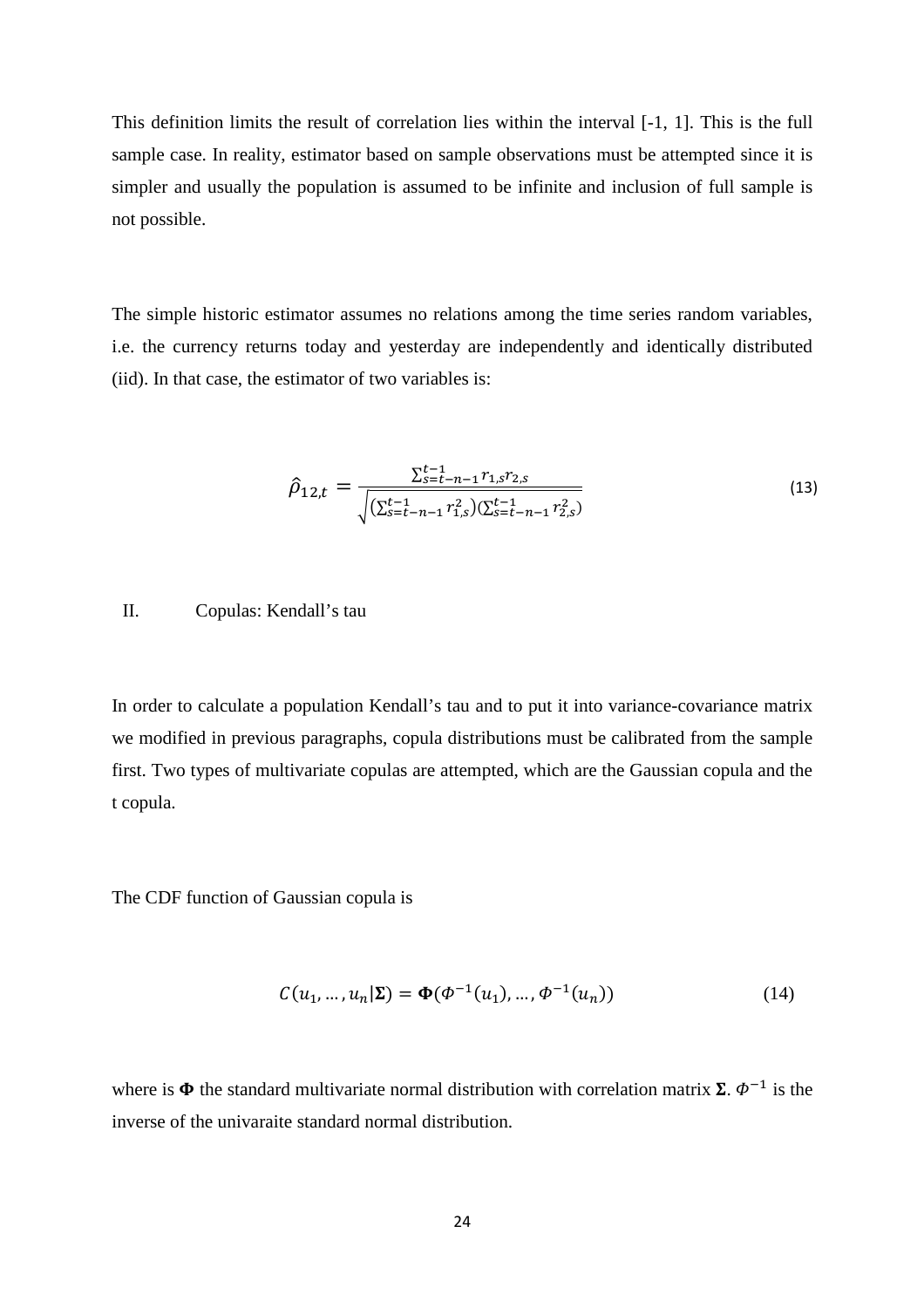For the t-copula the CDF function is:

$$
C_{\nu}(u_1, ..., u_n | \Sigma) = \mathbf{t}_{\mathbf{v}}(t_{\nu}^{-1}(u_1), ..., t_{\nu}^{-1}(u_n))
$$
(15)

where besides the similar parameter as the Gaussian copula, the correlation matrix  $\Sigma$ , an additional parameter, the degree of freedom, v, needs also to be estimated.  $t_v$  and  $t_v$  are respectively the multivariate and univariate t distributions with v degree of freedom. The calibration of these two copulas is conducted by the method of Maximum Likelihood. Empirical univariate CDF for each currency returns are executed for the estimation of marginal distributions.

Kendall's tau is defined on the basis of concordance. According to the calibrated copula function, the population version of Kendall's tau can be calculated according to the following formula:

$$
\tau(X,Y) = 4 \int_0^1 \int_0^1 C(u,v) dC(u,v) - 1 \tag{16}
$$

### 3.5 Constraints by trades and foreign debts

Mean-variance analysis is a method which emphasizes the efficiency of the investment in terms of return and risk. However, to manage the currency composition of the foreign reserves is not just to take care of an investment. Foreign reserves of a country must first ensure normal international business and finance activities. Therefore, we make two types of optimal portfolio restricted by data of foreign debt partners of China and foreign trade partners of China respectively. The currency weight constraints on main foreign debt issuing currencies is set to be 50% of the foreign debt share of that currency. (Data of currency composition of foreign debt from World Bank's Global Development Finance Database) To be comparable the constraints corresponding to the trade volume is also set to be 50% of the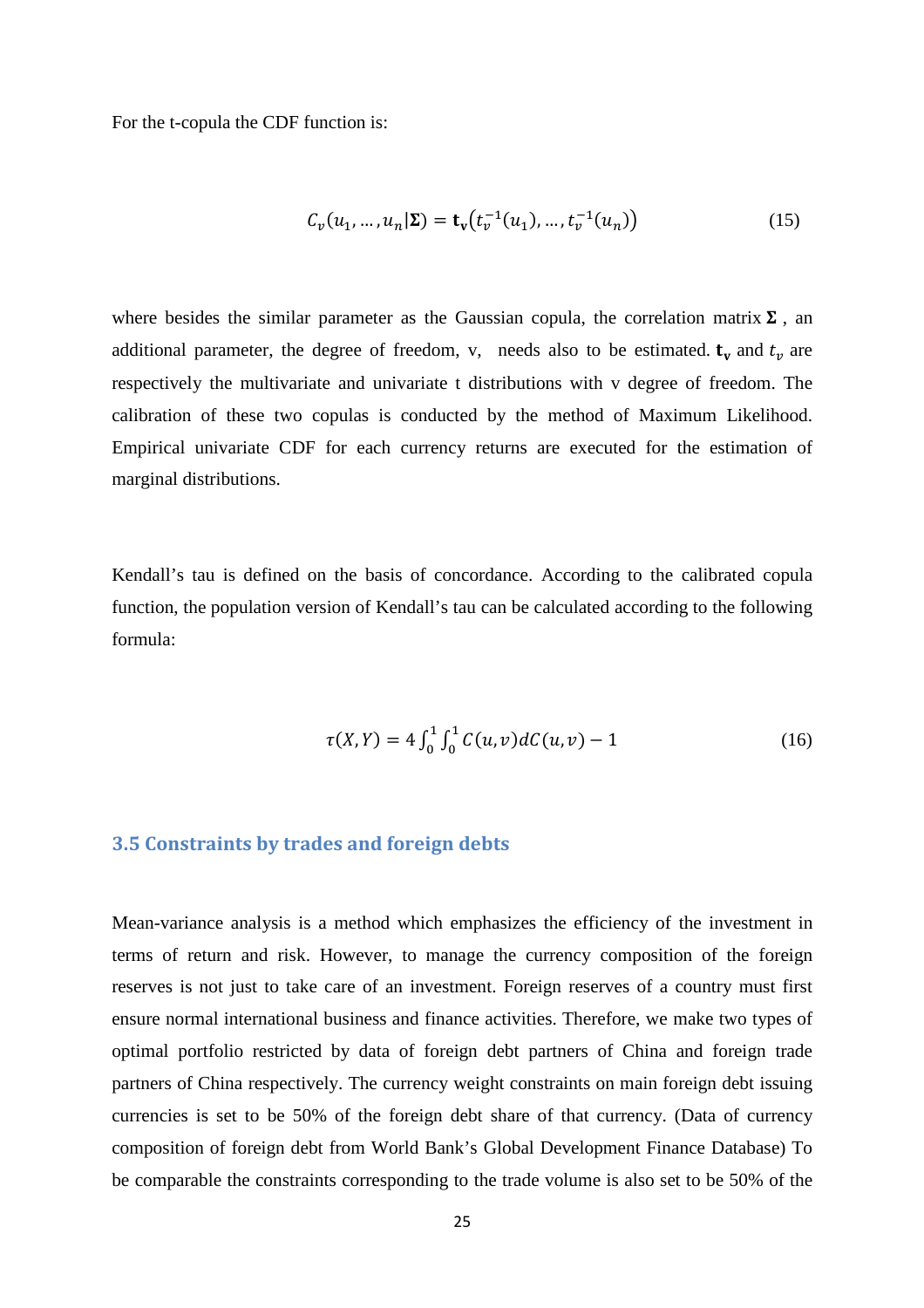share of the currency in terms of the sum of import and export. (Data of trade direction from Direction of Trade database of IMF). Proportions of foreign debt and foreign trade of the countries selected in the portfolio with China are reported in the following tables.

| FOREIGN DEBT PARTNERS     |        |  |  |  |
|---------------------------|--------|--|--|--|
|                           | 2008   |  |  |  |
| USD                       | 81.68% |  |  |  |
| Euro                      | 6.62%  |  |  |  |
| JPY                       | 9.14%  |  |  |  |
| <b>GBP</b>                | 0.04%  |  |  |  |
| CHF                       | 0.03%  |  |  |  |
| <b>Mutiple Currencies</b> | 2.35%  |  |  |  |
| All Other Countries       | 0.12%  |  |  |  |

Table 2

Source: Global Development Finance Database of the World Bank

Table 3

| FOREIGN TRADE PARTNERS |        |  |  |  |
|------------------------|--------|--|--|--|
|                        | 2008   |  |  |  |
| <b>AUSTRALIA</b>       | 2.29%  |  |  |  |
| CANADA                 | 1.35%  |  |  |  |
| EURO AREA (EXC. UK)    | 11.13% |  |  |  |
| JAPAN                  | 10.43% |  |  |  |
| KOREA, REPUBLIC OF     | 7.27%  |  |  |  |
| MALAYSIA               | 2.09%  |  |  |  |
| RUSSIA                 | 2.22%  |  |  |  |
| <b>SINGAPORE</b>       | 2.05%  |  |  |  |
| SWITZERLAND            | 0.44%  |  |  |  |
| THAILAND               | 1.61%  |  |  |  |
| UΚ                     | 1.78%  |  |  |  |
| US                     | 13.06% |  |  |  |

Source: Direction of Trade Database of IMF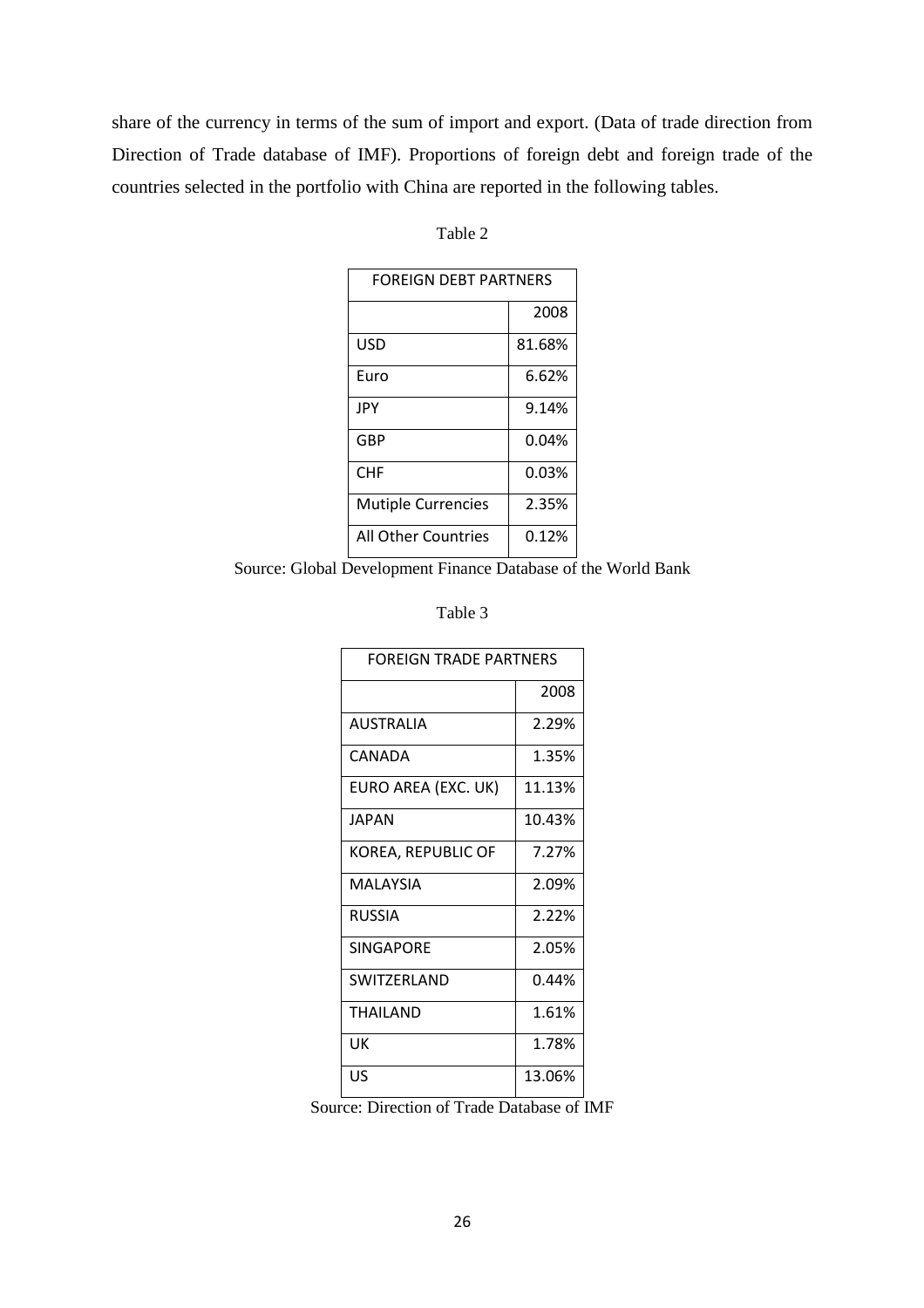## 3.6 Data characteristics

The entire sample analysed spans from Jan 01, 2004 to Dec 31, 2008 for five years. Thus the objective of optimization of the currency composition is to give advice on the beginning day of 2009. This one year available data not being used is designed for the purpose of further examination of the effectiveness of the current method. Daily data is used to estimate the changes of the currencies' returns, and a five-year window right prior to the beginning of the analysing year is employed to form the variance-covariance matrices.

The interest rates of various countries come from Thomson Datastream on a basis of five days a week, which means the data are only recorded in working days. Three months' interbank rate is used to represent the interest rate for carrying the reserves of a country. The history data of exchange rates come from OANDA Corporation, and trimmed to fit with the five days working days format to be same with the interest rate data. The followed empirical experiments are reported based on these data.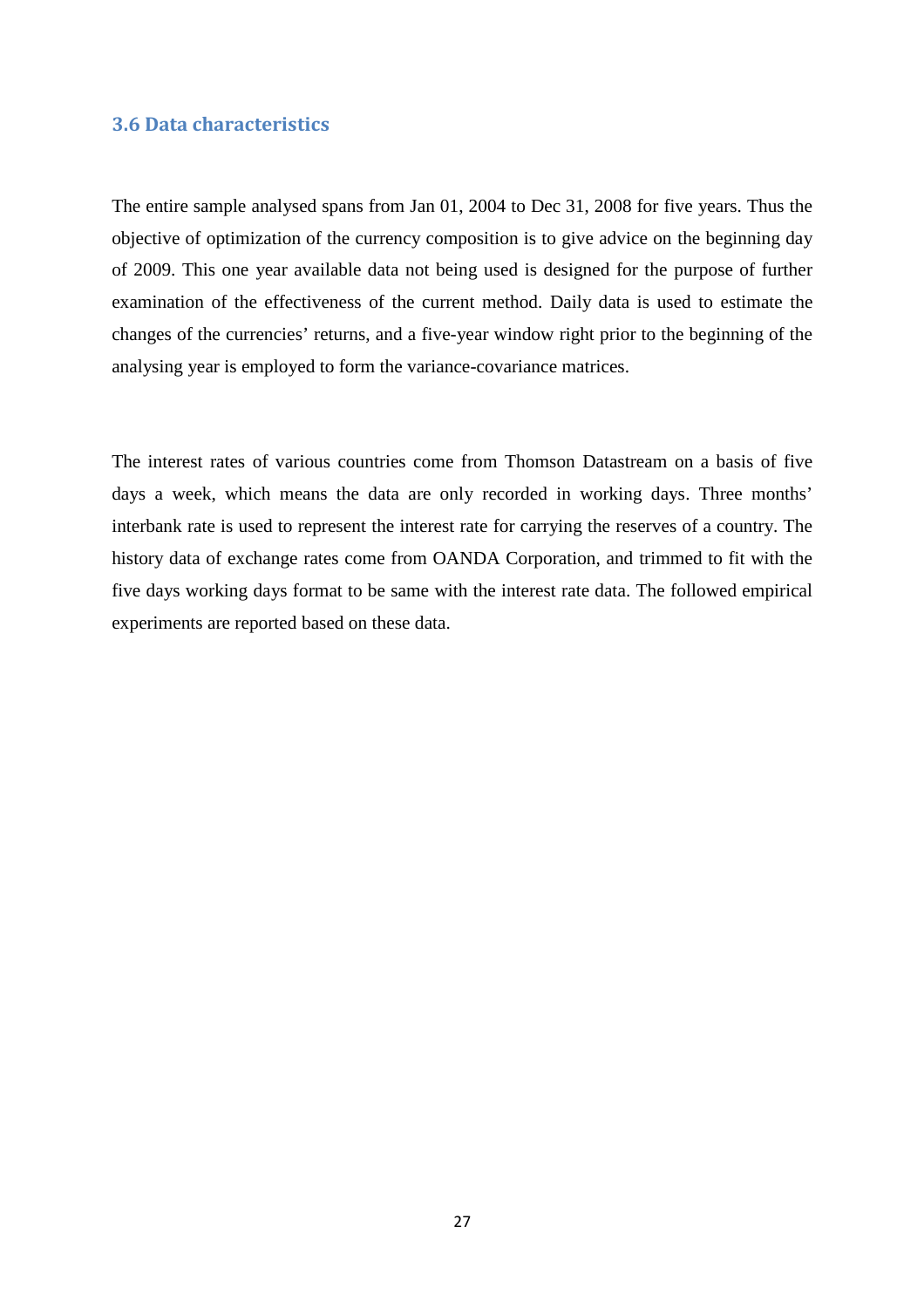## 4 Results and analysis

Since the most significant improvement of the present paper to the way to managing China's currency composition of foreign reserves is the incorporation of copula functions, the estimation result is reported in the order of three different types of variance-covariance matrices (VCM).

As to the simple historical estimation, it refers to the assumption that the FX daily changes are independently identically distributed (iid.) and the variables confine to multivariate standard normal distribution. The result is summarized in the following table.

| Jan                   | Simple Historical        |                      |        |                                  |        |        |  |
|-----------------------|--------------------------|----------------------|--------|----------------------------------|--------|--------|--|
| 2009                  | Foreign Debt Constraints |                      |        | <b>Foreign Trade Constraints</b> |        |        |  |
|                       | <b>RW</b>                | PF                   | UIP    | <b>RW</b>                        | PF     | UIP    |  |
| <b>USD</b>            | 40.84%                   | 40.84%               |        | 6.53%                            | 6.53%  |        |  |
| <b>EUR</b>            | 3.31%                    | 3.31%                | 3.31%  | 6.45%                            | 6.45%  | 6.45%  |  |
| <b>JPY</b>            | 4.57%                    | 4.57%                | 5.18%  | 5.21%                            | 5.21%  | 5.86%  |  |
| <b>KRW</b>            | 28.20%                   | 4.93%                | 1.18%  | 56.87%                           | 42.82% | 3.63%  |  |
| SGD                   | 1.18%                    | 1.18%                | 30.49% | 1.02%                            | 1.02%  | 27.46% |  |
| <b>MYR</b>            | 1.18%                    | 1.18%                | 1.89%  | 1.04%                            | 1.04%  | 1.04%  |  |
| <b>AUD</b>            | 1.18%                    | 1.18%                | 1.18%  | 1.14%                            | 1.14%  | 1.14%  |  |
| CAD                   | 1.18%                    | 1.18%                | 1.18%  | 0.67%                            | 0.67%  | 0.67%  |  |
| <b>RUB</b>            | 1.18%                    | 1.18%                | 41.67% | 19.13%                           | 1.11%  | 41.08% |  |
| THB                   | 1.18%                    | 1.18%                | 10.27% | 0.80%                            | 0.80%  | 10.20% |  |
| GBP                   | 1.18%                    | 1.18%                | 1.18%  | 0.89%                            | 32.96% | 0.89%  |  |
| <b>CHF</b>            | 14.85%                   | 1.18%                | 1.18%  | 0.22%                            | 0.22%  | 0.22%  |  |
| GLD                   | 0.00%                    | 36.94%               | 1.31%  | 0.00%                            | 0.00%  | 1.34%  |  |
| <b>RW=Random Walk</b> |                          | PF=Perfect foresight |        | UIP=Uncovered Interest Parity    |        |        |  |

Table 4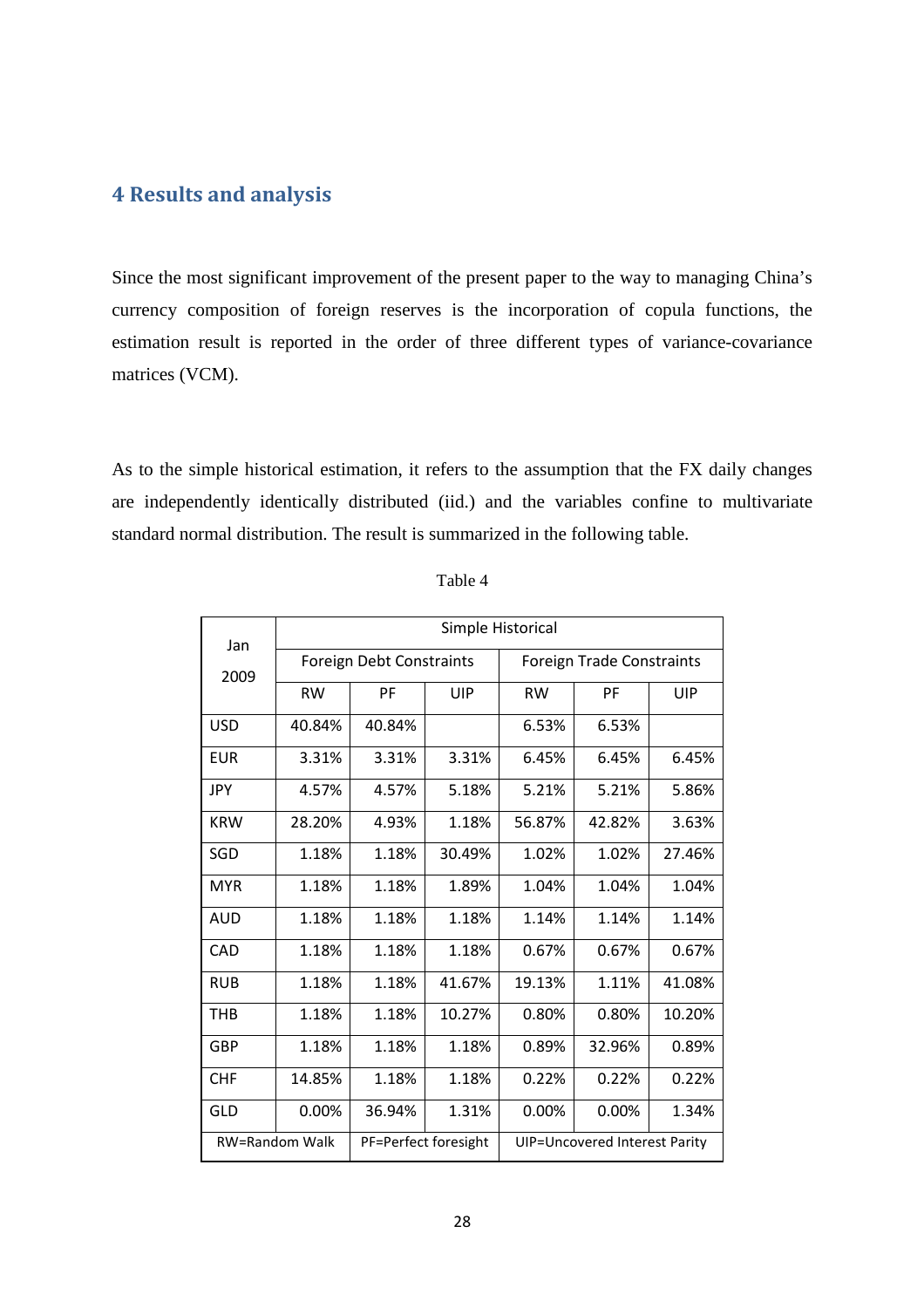To break the naive assumption of multivariate normal distribution, two types of copulas are incorporated, which are normal copula and t copula. In order to achieve ideal effect of diversification, portfolio theory generally suggests ten or more assets should be included. This gives great burden in computation for more complicated types copula functions. We currently cannot find approaches to deal with copulas with ten or more dimensions except for Gaussian and t copula. This is the reason why only these two are utilised. However, even with simple dependence structures like normal and t copula, we can still improve nonnormality estimation by fitting univariate empirical cdf of each currency return instead of simple assumption of normal distribution.

The results of Gaussian and t copula portfolio are reported as follows.

| Jan                   |                                 | Gaussian Copula      |            |                                  |        |            |
|-----------------------|---------------------------------|----------------------|------------|----------------------------------|--------|------------|
| 2009                  | <b>Foreign Debt Constraints</b> |                      |            | <b>Foreign Trade Constraints</b> |        |            |
|                       | <b>RW</b>                       | PF                   | <b>UIP</b> | <b>RW</b>                        | PF     | <b>UIP</b> |
| <b>USD</b>            | 40.84%                          | 40.84%               |            | 6.53%                            | 6.53%  |            |
| <b>EUR</b>            | 3.31%                           | 3.31%                | 3.31%      | 6.45%                            | 6.45%  | 6.45%      |
| <b>JPY</b>            | 4.57%                           | 4.57%                | 4.97%      | 5.21%                            | 5.21%  | 5.21%      |
| <b>KRW</b>            | 41.69%                          | 4.92%                | 1.18%      | 57.31%                           | 42.76% | 3.63%      |
| SGD                   | 1.18%                           | 1.18%                | 35.18%     | 1.02%                            | 1.02%  | 33.10%     |
| <b>MYR</b>            | 1.18%                           | 1.18%                | 1.18%      | 1.04%                            | 1.04%  | 1.04%      |
| AUD                   | 1.18%                           | 1.18%                | 1.18%      | 1.14%                            | 1.14%  | 1.14%      |
| CAD                   | 1.18%                           | 1.18%                | 3.25%      | 0.67%                            | 0.67%  | 2.65%      |
| <b>RUB</b>            | 1.36%                           | 1.18%                | 39.00%     | 18.69%                           | 1.11%  | 37.77%     |
| <b>THB</b>            | 1.18%                           | 1.18%                | 6.87%      | 0.80%                            | 0.80%  | 6.33%      |
| <b>GBP</b>            | 1.18%                           | 1.18%                | 1.18%      | 0.89%                            | 33.02% | 0.89%      |
| <b>CHF</b>            | 1.18%                           | 1.18%                | 1.18%      | 0.22%                            | 0.22%  | 0.22%      |
| GLD                   | 0.00%                           | 36.95%               | 1.55%      | 0.00%                            | 0.00%  | 1.55%      |
| <b>RW=Random Walk</b> |                                 | PF=Perfect foresight |            | UIP=Uncovered Interest Parity    |        |            |

### Table 5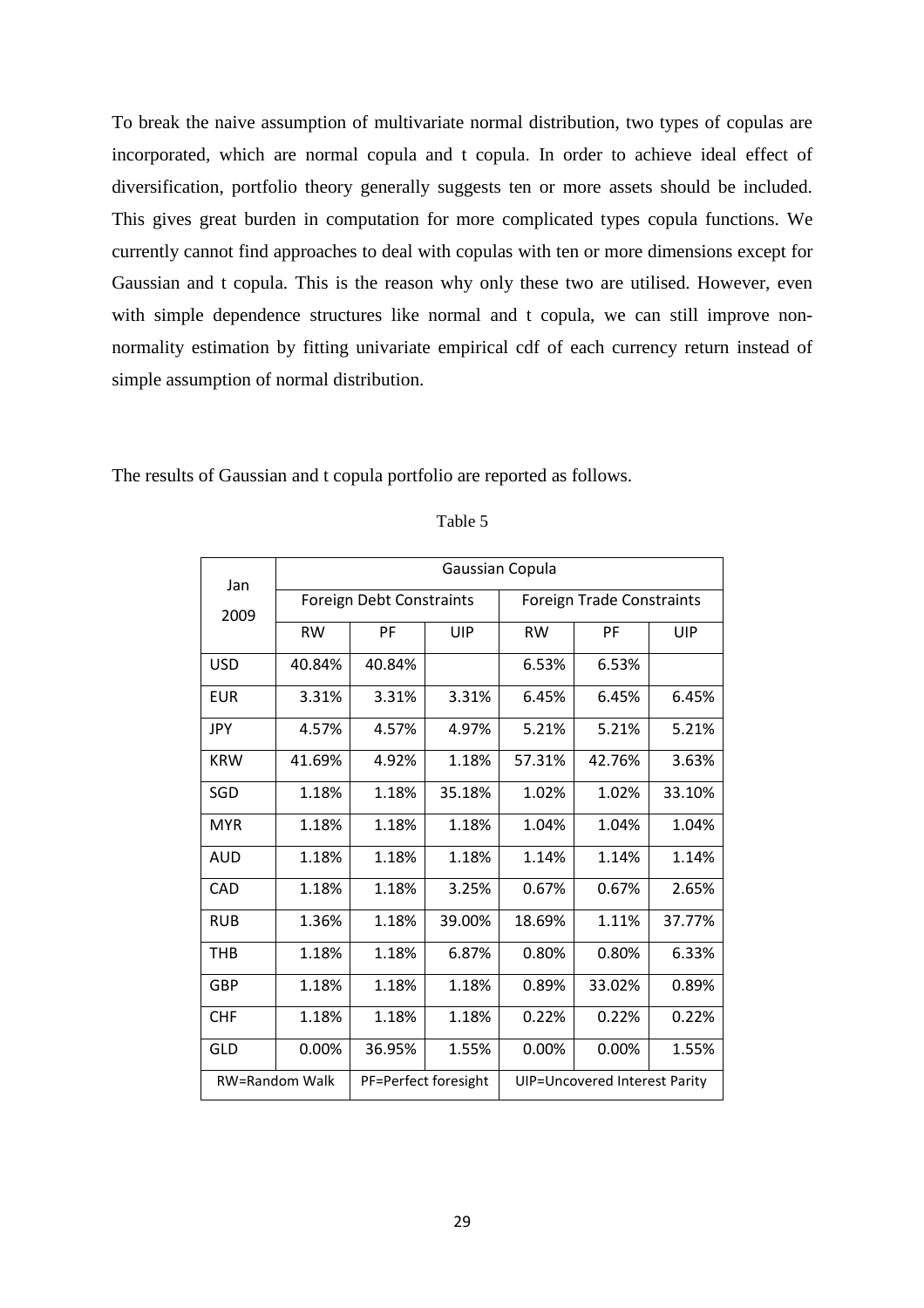| apie |
|------|
|------|

| Jan                   | T Copula                 |                      |        |                                  |        |        |  |
|-----------------------|--------------------------|----------------------|--------|----------------------------------|--------|--------|--|
| 2009                  | Foreign Debt Constraints |                      |        | <b>Foreign Trade Constraints</b> |        |        |  |
|                       | <b>RW</b>                | PF                   | UIP    | <b>RW</b>                        | PF     | UIP    |  |
| <b>USD</b>            | 40.84%                   | 40.84%               |        | 6.53%                            | 6.53%  |        |  |
| EUR                   | 3.31%                    | 3.31%                | 3.31%  | 6.45%                            | 6.45%  | 6.45%  |  |
| JPY                   | 4.57%                    | 4.57%                | 4.57%  | 5.21%                            | 5.21%  | 5.21%  |  |
| <b>KRW</b>            | 28.88%                   | 4.93%                | 1.18%  | 43.46%                           | 42.76% | 3.63%  |  |
| SGD                   | 1.18%                    | 1.18%                | 35.55% | 1.02%                            | 1.02%  | 33.14% |  |
| <b>MYR</b>            | 1.18%                    | 1.18%                | 1.18%  | 1.04%                            | 1.04%  | 1.04%  |  |
| AUD                   | 1.18%                    | 1.18%                | 1.18%  | 1.14%                            | 1.14%  | 1.14%  |  |
| CAD                   | 1.18%                    | 1.18%                | 3.62%  | 0.67%                            | 0.67%  | 3.09%  |  |
| <b>RUB</b>            | 14.17%                   | 1.18%                | 39.11% | 32.54%                           | 1.11%  | 37.78% |  |
| THB                   | 1.18%                    | 1.18%                | 6.34%  | 0.80%                            | 0.80%  | 5.75%  |  |
| GBP                   | 1.18%                    | 1.18%                | 1.18%  | 0.89%                            | 33.02% | 0.89%  |  |
| <b>CHF</b>            | 1.18%                    | 1.18%                | 1.18%  | 0.22%                            | 0.22%  | 0.22%  |  |
| GLD                   | 0.00%                    | 36.95%               | 1.63%  | 0.00%                            | 0.00%  | 1.63%  |  |
| <b>RW=Random Walk</b> |                          | PF=Perfect foresight |        | UIP=Uncovered Interest Parity    |        |        |  |

From what the three tables show, there are 18 different possible portfolios which are resulted by different assumptions. To generate a relative comprehensive suggestion for the currency composition of foreign reserves of China, comparison needs to be made between different situations. Besides three different ways of VCM estimation, there are two other groups of differences, assumption about expected returns and currency weights constraints. We will manifest what the differences reveal in the following analysis.

We begin with common and individual place of three VCM hypotheses. Common characteristic of simple historical and normal copula assumption lies in they both possess the same dependence structure of multi-normal distribution. However, their margins differ in their own univariate distributions. The normal copula assumption allows for empirical distribution functions of each currency instead of total normality. T copula method assumes empirical cdf same as normal copula, but differs with it in sense of dependence structure.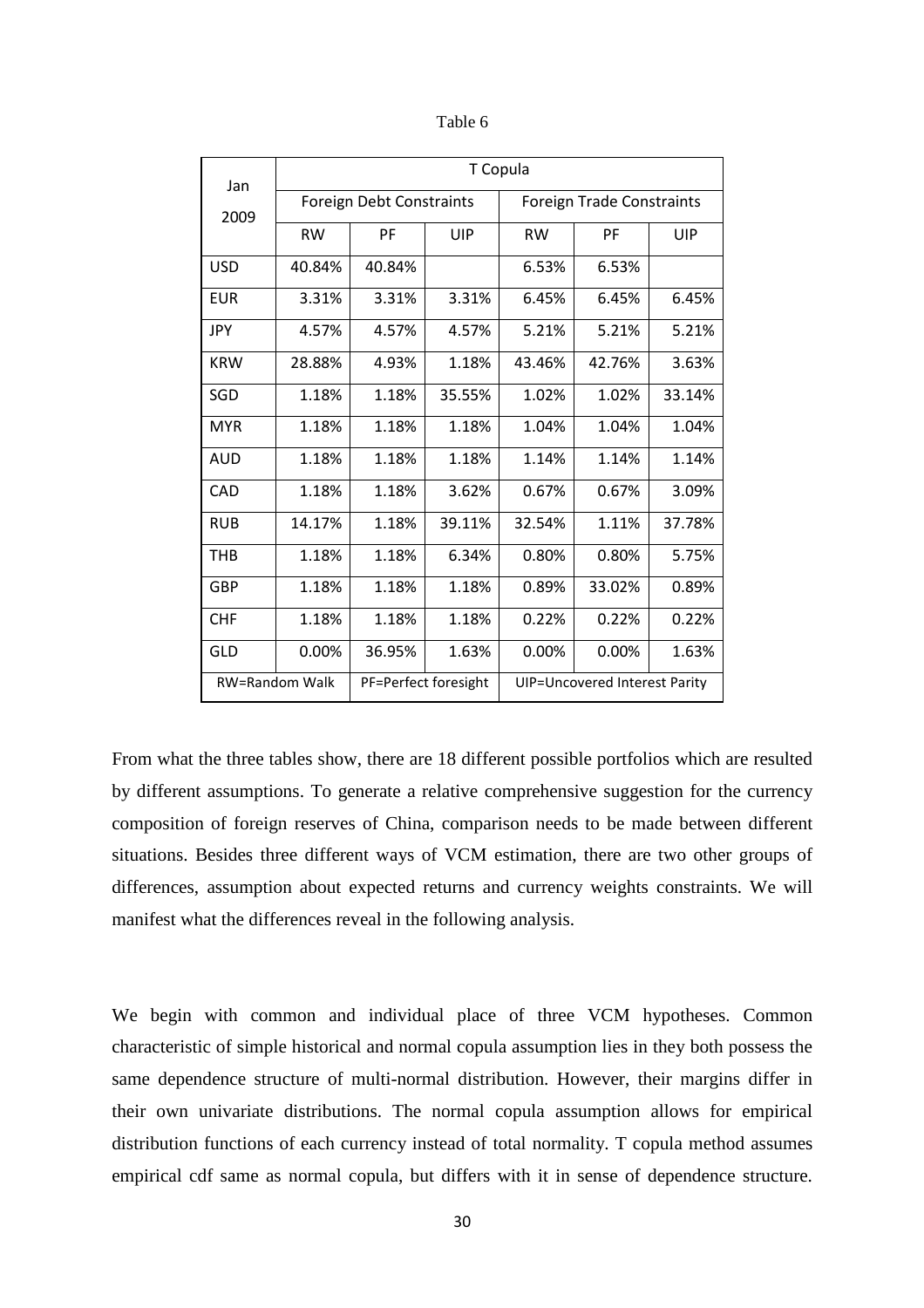From the reserve allocation result, we can see that normal copula and t copula resemble each other while simple historical deviates with them. Thus, we can tentatively deduce that difference in dependence structure gives relative little effects, while the non-normality assumption of marginal distributions is a more influential factor. The copula estimations are more reliable than simple historical results.

The second difference is the assumptions of expected currency returns. As specified in the methodology section, three assumptions --- random walk, perfect foresight and uncovered interest parity, mean different expected return vectors when optimising. The UIP results do not include a share of USD because it presumes equal returns of all risky currencies, therefore no share of risk free USD. The optimal portfolio is least variance allocation. Thus, equalised returns give most weights of investment on currencies which decrease the whole risk only due to their volatility feature. As a result, RUB and SGD are attractive because they can counter risk. THB is a third best choice. Surprisingly, GLD whose volatility is large is assigned with weight worth noticing. This is because it has small covariance with most currencies. Such allocation of foreign reserves is viable for long run, since UIP is evidenced to be held generally only on long term.

Both random walk and perfect foresight assumptions optimise Sharpe ratio. Without the returns equalising assumption --- UIP, they take the estimated currency returns into consideration. Random walk assumes only interest rates retain in the currency return while perfect foresight assumes the central bank of China has information advantage to predict future FX changes. According to the results under RW, KWR and RUB get big share. It is because of their high interest rate, especially for KWR. It is the most weighted currency except for USD in all four RW categories. When comparing results under assumptions of RW and PF, the most distinctive reserve asset is GLD. Gold itself has relatively low interest return and high volatility, but if its future changes are predictable to some extent by the presuming information advantage of the central bank, it will be a good choice. Allocations under these two assumptions fit the short term investment demand.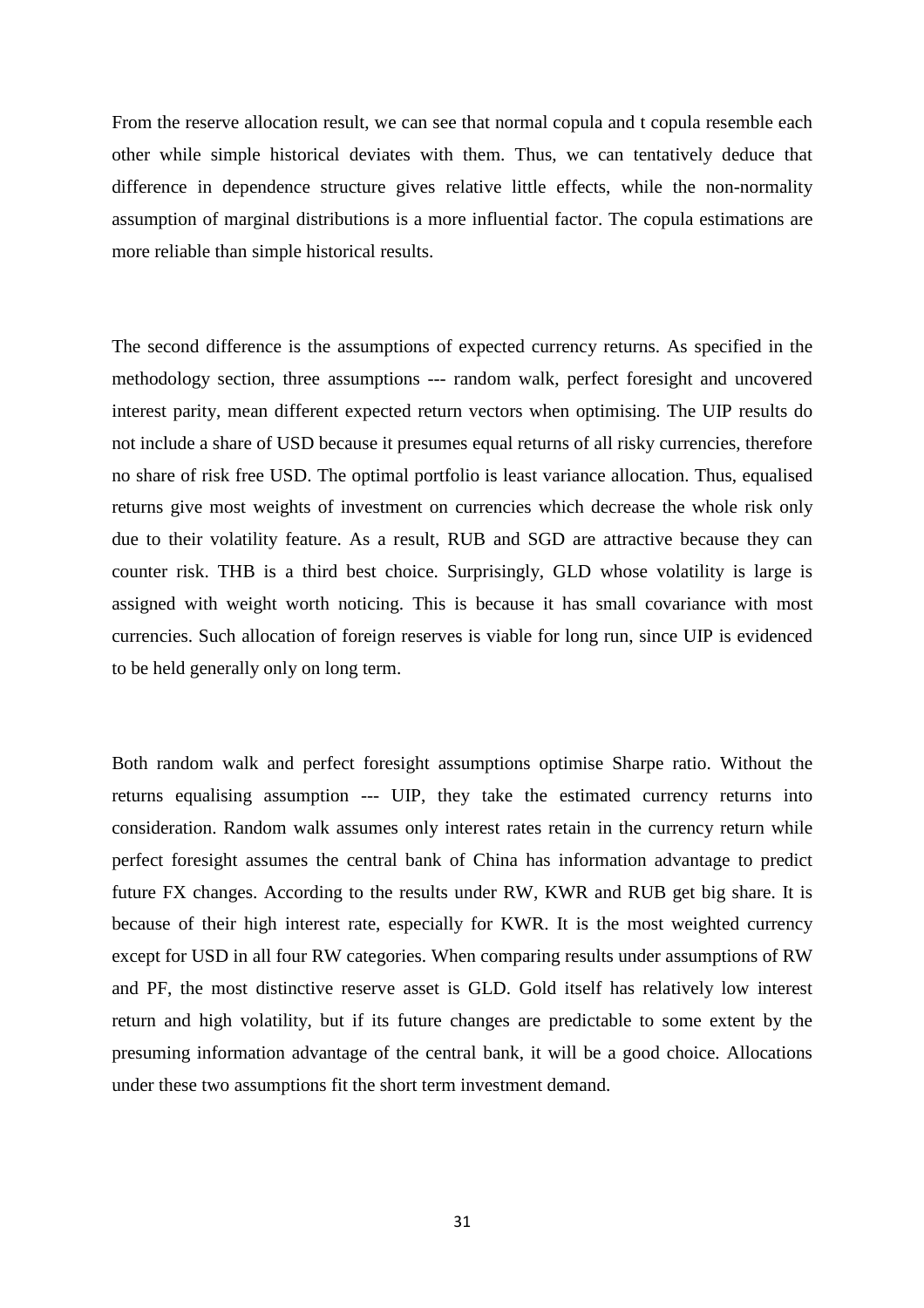The third difference is the foreign finance or trade restrictions on the allocation weights. These constraints are imposed for the purpose of ensuring the basic functions of the foreign reserves. As the results tables reveal, many weights of currencies remain at the levels of the foreign debt or foreign trade restrictions. These currencies are often international currencies such as USD, EUR, JPY, GBP and CHF. To the contrary of conventional thoughts, if it is not for the reason of foreign finance and trade activities, these international currencies are not ideal choice in the consideration of return and risk to China. This phenomenon happens because different currency systems among countries in the portfolio. Countries issuing international currencies use floating exchange rate systems, which cause larger volatility. In terms of minimising risk, investing in pegged currencies seems like a better choice.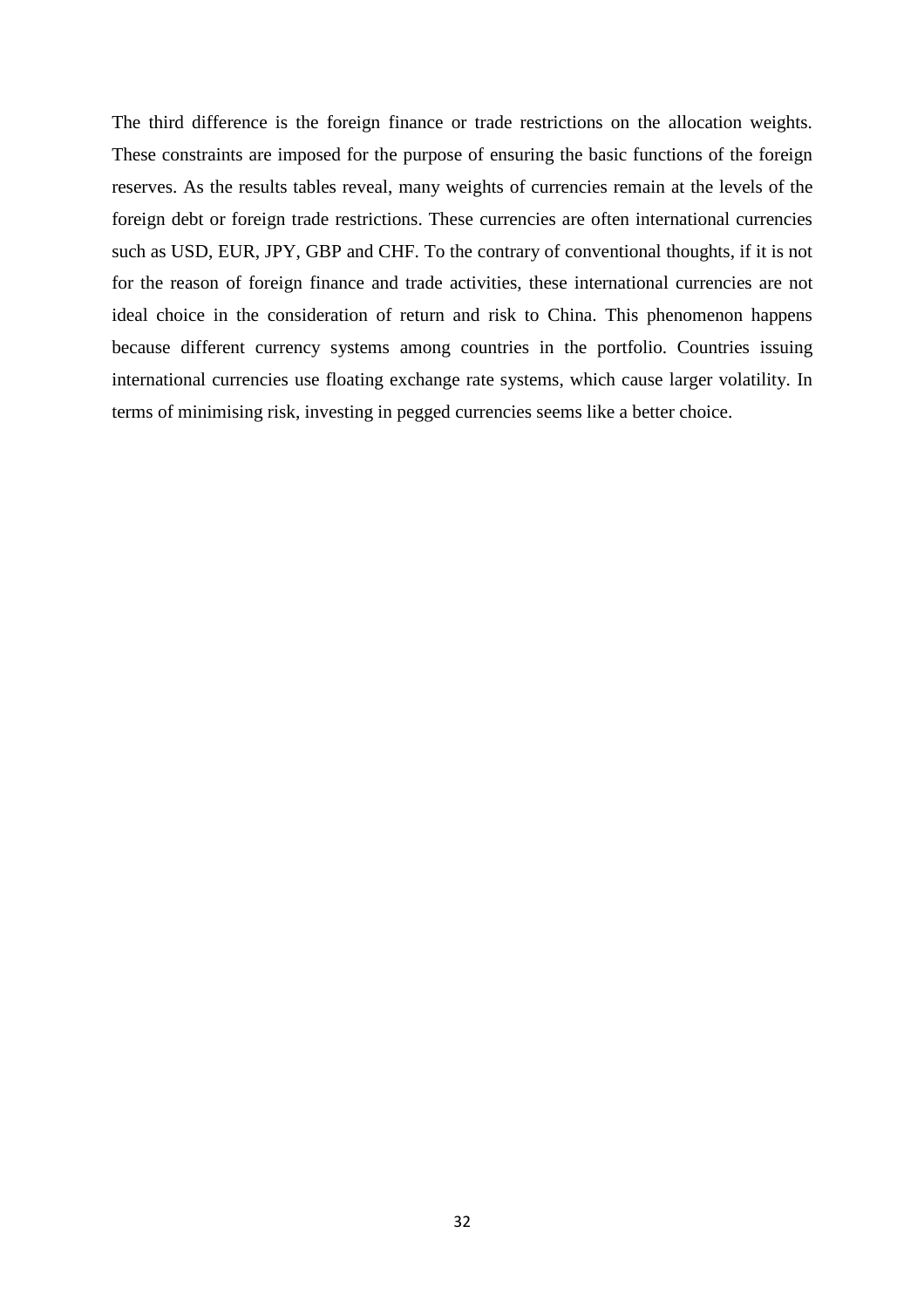## 5 Conclusion

Since the financial crisis happened in East Asia in the late 1990s, emerging economies have learned the necessity of foreign reserves accumulation to prevent such similar thing. China is one of these countries. As the amount of foreign reserves of China increase sharply, the focus of the question to manage the large amount of foreign reserves gradually turns from the optimal amount of foreign reserves to the optimal currency composition of the reserves. Literatures have shed lights on the topic of optimizing the currency structure of a specific country, and the mean-variance analysis has been proven to be the most effective method. The most comprehensive research in this area by far is the Papaioannou, Portes and Siourounis (2006). It adapts the method of DCC-GARCH into the mean-variance framework. However, an increasing number of researches are criticizing one common assumption of these models --- the multivariate normal standard distribution hypothesis. Therefore we propose a copula modification to handle this problem and based on such analysis we attempt to give some suggestions for the problem of currency composition of foreign reserves for the central bank of China.

Through the comparison of simple historical method of VCM estimation with normal and t copula estimations, we find non-normality exists in the fluctuation of currency returns, and the results by copulas are similar and more reliable. To give a suggestion on the allocation of foreign reserves, UIP assumption analysis represents long term optimal portfolio, with favourite currencies like SGD, RUB, THB and GLD. For short term objective of diversification, random walk and perfect foresight assumptions give two possible approaches. If the central bank of China is just like everyone else in the market and believes in efficient market of foreign exchange, results under RW assumption should be adopted and KWR and RUB are of interest. If the central bank possesses some advantage in prediction of the future trend of the market, results under PF show GLD is a good investment. Another implication of the present paper is when take currencies other than the major international currencies into consideration, these pegged currencies seems more attractive in terms of return and risk motive. However, to achieve the goal of crisis prevention pool, foreign reserves of China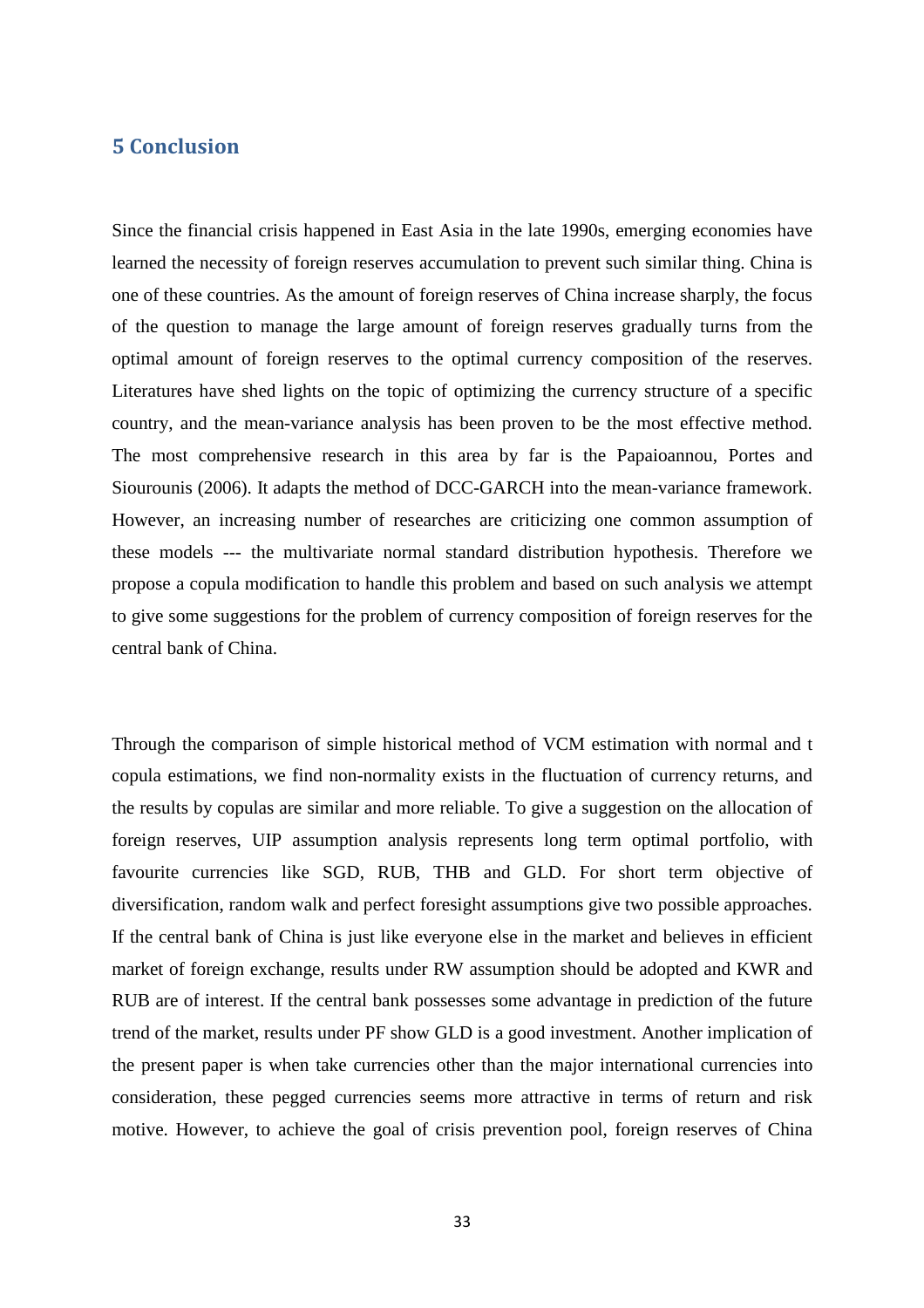should assign great weight on currencies being frequently used in foreign financing and trade activities.

There are some points needed to be improved in the present paper. First is in the aspect of copula application. It lacks statistical test of the goodness of fit of the copula, and the comparison of copula method and simple historical method are not supported by statistical measures. Few copula dependence structures are used because inability to compute 10 or more dimensional Archimedean copulas. Only unconditional copulas are utilized, which means the time series data are identically and independently distributed. Conditional copula can provide better model to fit data and to provide forecast. These should be attempted in future works. With respect to the reference currency (or numeraire), only a dollar perspective is offered in the present paper. Native currency and currency composite index should be made for comparison in the future. For a larger picture, efforts can be made on modification of the mean-variance framework. Instead of the current single-period framework, multiperiod or continuous analysis can be proposed. Another path of research other than meanvariance analysis is to follow the suggestion of Dooley (1986) to use asset-liability perspective to manage of composition.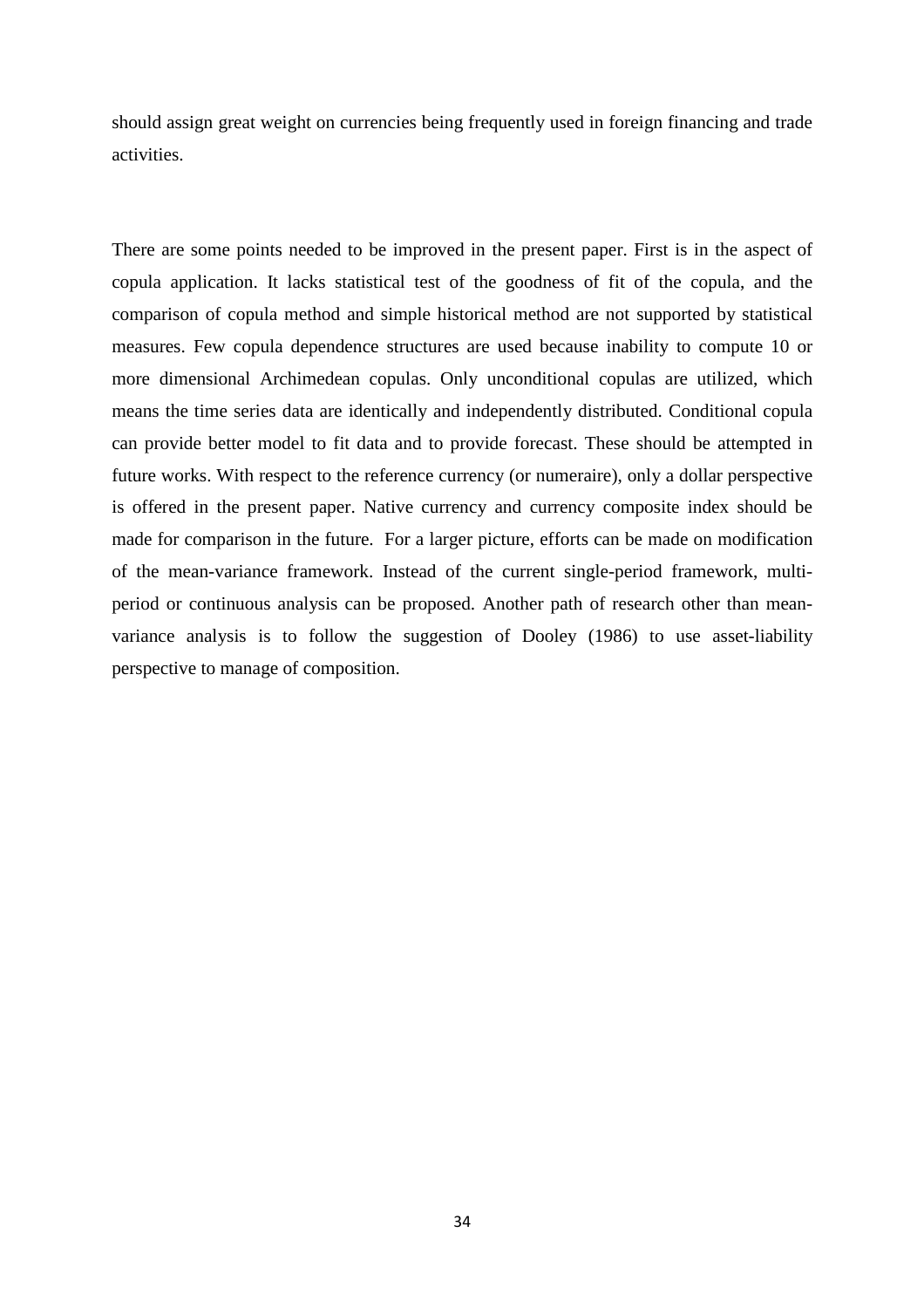## Referance:

Alexander, C., (2008) Market risk analysis Volume II, John Wiley & Sons, West Sussex, England.

Ben-bassat, A. (1980) The Optimal Composition of Foreign Exchange Reserves. Journal of International Economics. 10, pp. 285-295.

Brown, R., Durbin, J., and J. Evans (1986) Technique for Testing the Constancy of Regression Relationship over Time, Journal of Royal Statistical Society, 75, pp.149 – 167.

Dellas, H. (1989) International Reserve Currencies. IMF Working Paper. No. WP/89/15.

Dellas, H. and Yoo, C. (1991) Reserve Currency Preferences of Central Banks: the Case of Korea. Journal of International Money and Finance. 10, pp. 406-419. Dooley, M. (1987) An Analysis of the Management of the Currency Composition of Reserve Assets and External Liabilities of Developing Countries. In: Aliber, R. (ed).

The Reconstruction of International Monetary Arrangements. Macmillan.

Dooley, M., Lizondo, J. and Mathieson, D. (1989) The Currency Composition of Foreign Exchange Reserves. IMF Staff Papers. No. 36.

Dooley, P., Folkerts-Landau, D. and Garber, M. (2003) An Essay on the Revived Bretton Woods System. National Bureau of Economic Research (Cambridge, MA) Working Paper. No. 9971.

Eichengreen, B., and Mathieson, D. (2000) The Currency Composition of Foreign Exchange Reserves: Retrospect and Prospect. International Monetary Fund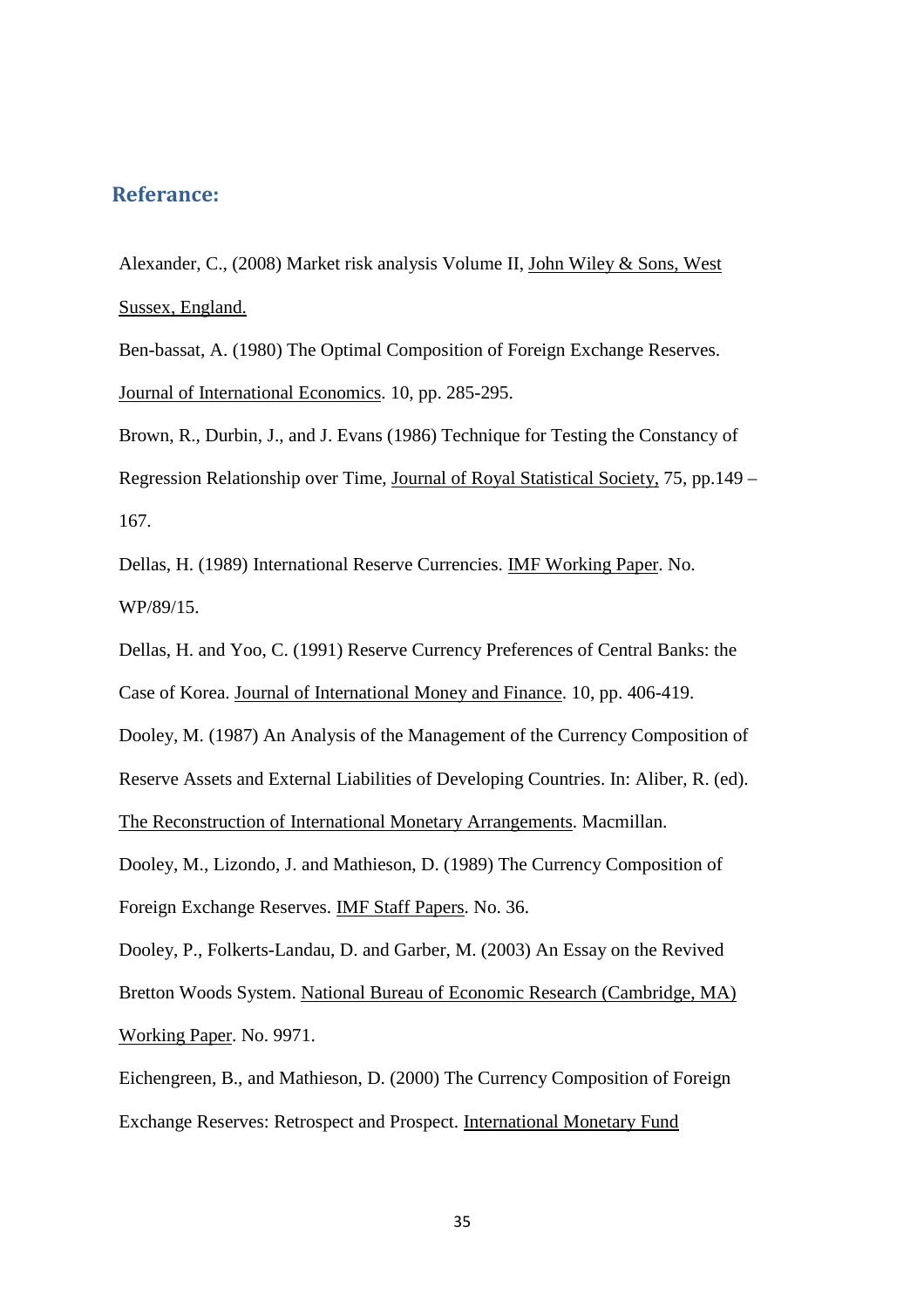(Washington, D.C.) Working Paper. No. 131.

Fantazzini, Dean (2004). Copula's Conditional Dependence Measures for Portfolio

Management and Value at Risk. Working Paper, Universität Konstanz.

Fisher, R.A., (1932) Statistical Methods for Research Workers.

Galambos, J., (1978) The Asymptotic Theory of Extreme Order Statistics, John Wiley & Sons, New York

Hagemann, A. (1969) Reserve Policies of Central Banks and Implications for U.S.

Balance of Payments Policy. American Economic Review. 59, pp. 62-77.

Heller, R. and Knight, M. (1978) Reserve Currency Preferences of Central Banks.

Essays in International Finance. No. 131.

Jianren, S. and Encai, G. (2001), Empirical Analysis of China's Foreign Reserves, Journal of Liao Lin Normal University, 2001 (6)

Kenen, B. (1967) Reserve-asset preferences of central banks and stabtiity of the &dexchange standard. Princeton Studies in International Finance. No. 10.

Lihua, W. and Peng, L. (2006), Empirical Research on China's Adequacy of

ForeignReserves, Working paper, China Conference in Finance, 2006 (10).

Makin, H. (1971) The Composition of International Reserve Holdings: A Problem of

Choice Involving Risk. American Economic Review. 61, pp. 818-832.

Mills, F. C., (1927) The Behaviour of Prices, National Bureau of Economic Research, New York

Nelsen, Roger B., (2006) An introduction to copulas, Springer-Verlag, New York.

Officer, H. and Willett, D. (1969) Reserve asset preferences and the confidence

problem in the crisis zone, Quarterly Journal of Economics 82, pp. 688-695

Papaioannou, E., Portes, R. and Siournounis, G. (2006) Optimal Currency Shares in

International Reserves: the Impact of the Euro and the Prospects for the Dollar.